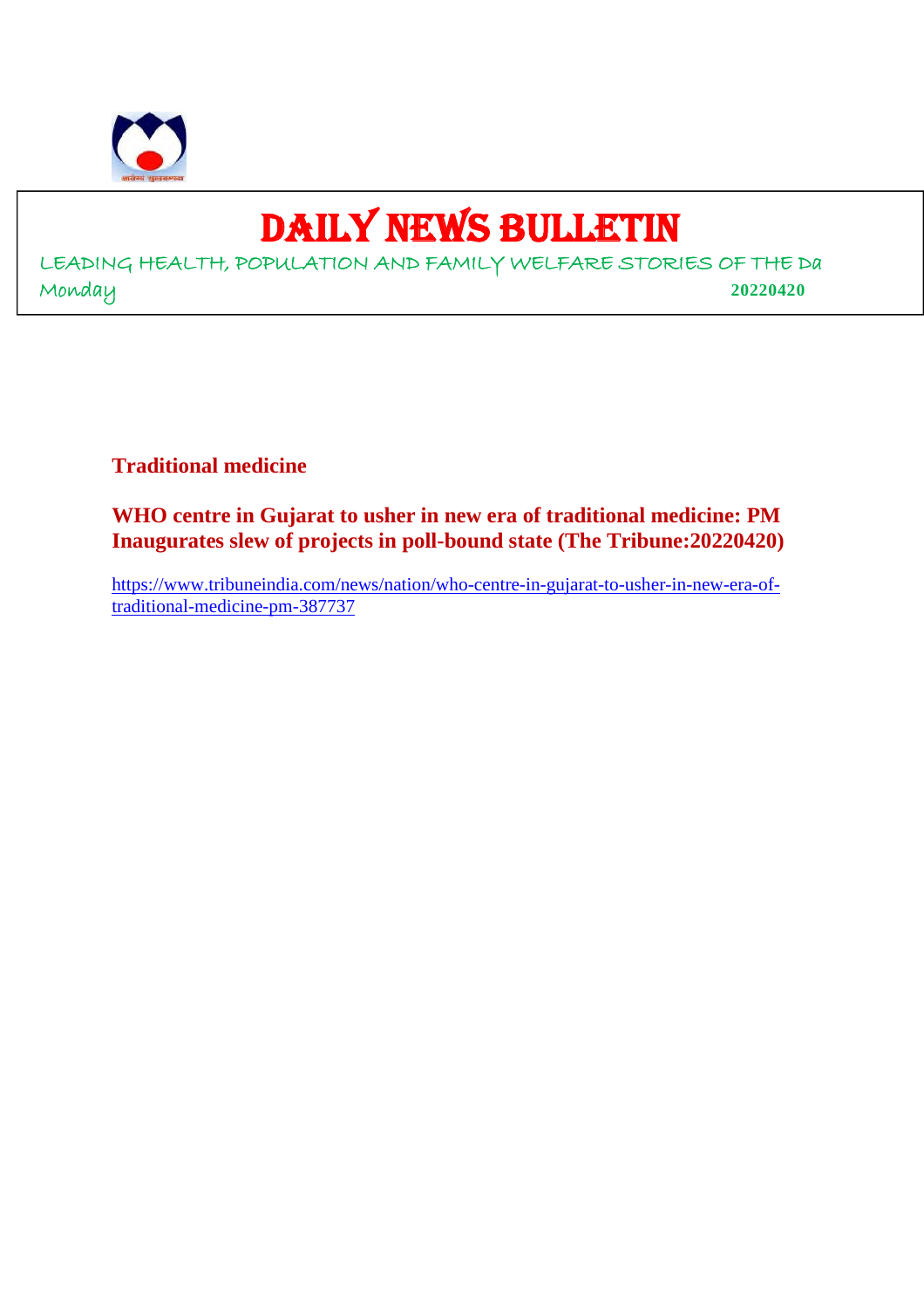

WHO centre in Gujarat to usher in new era of traditional medicine: PM Prime Minister Narendra Modi with Mauritius PM Pravind Kumar Jugnauth (L) and WHO DG Tedros Ghebreyesus in Jamnagar. PTI

Prime Minister Narendra Modi held a roadshow in Ahmedabad with his Mauritian counterpart Pravind Jugnauth on Tuesday evening, culminating a series of events, including the laying of foundation stone of WHO Traditional Medicine Centre in Jamnagar district and inaugurating a slew of projects in his home state which goes to the polls towards the year-end.

"The establishment of the WHO centre will usher in a new era of traditional medicine globally," said the PM on the occasion.

The Prime Minister began the day's engagements with the inauguration of the Banas dairy complex at Deodar, where he also addressed a rally of about one lakh people, largely women dairy farmers, and recalled that India was world's largest milk producer.

The PM also virtually opened a project for expansion of cheese and whey production at Palanpur, an organic fertiliser and bio-CNG plant at Dama, and virtually laid the foundation stones for four new biogas plants.

The Prime Minister said the establishment of the WHO Global Centre for Traditional Medicine (GCTM) here would usher in an age of traditional medicine globally. "The centre will start the age of traditional medicine in the world in the next 25 years," he said while listing the benefits of traditional medicine. One condition for setting up the centre is that India would bear the operating costs for the next 10 years. India will also invest about Rs 2,000 crore to set it up.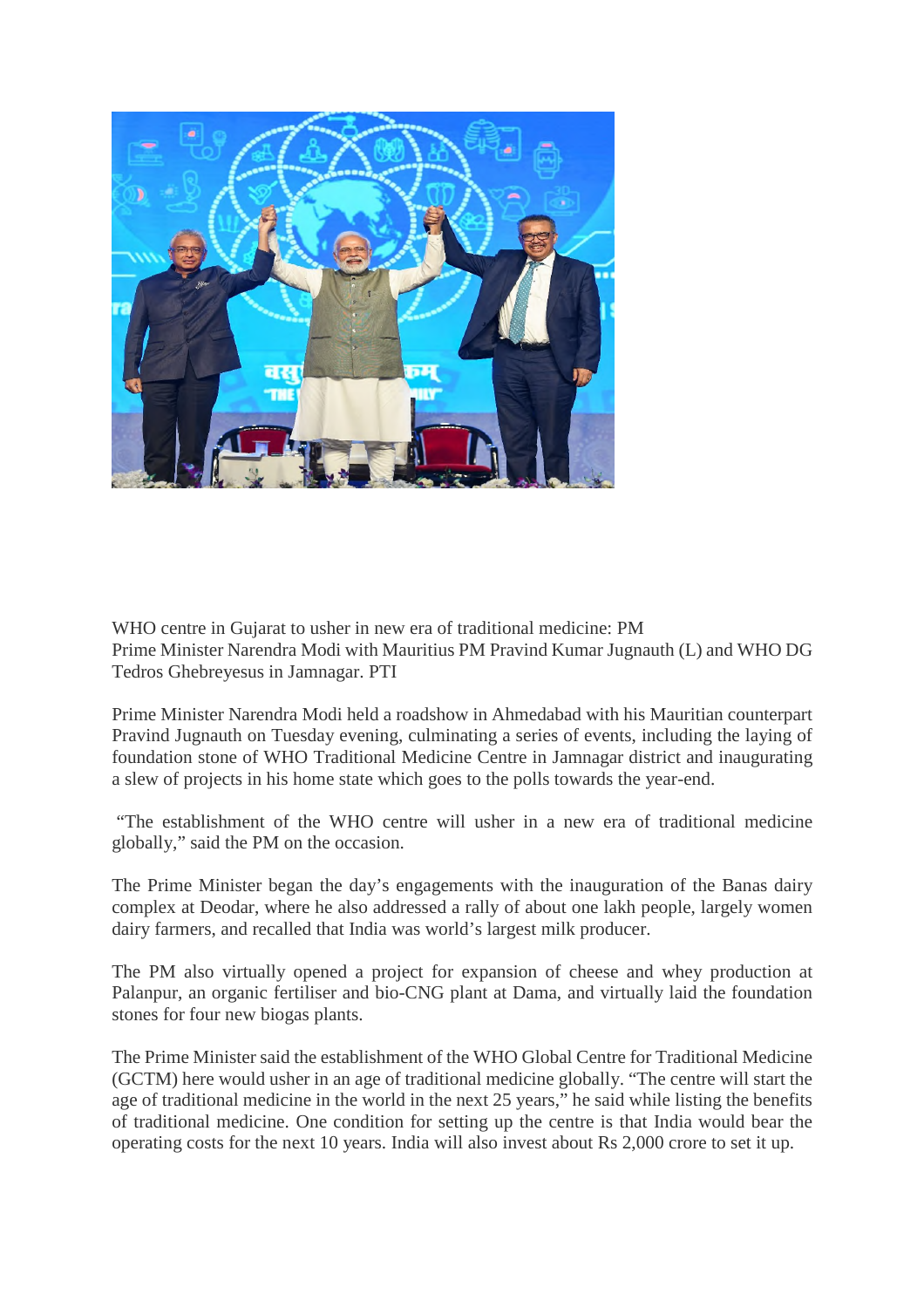PM Modi along with the Mauritius Prime Minister Pravind Jugnauth laid the foundation stone for the centre in the presence of WHO DG Tedros Adhanom Ghebreyesus. The PM also thanked the UN for accepting India's proposal and declaring 2023 as International Millet Year.

The PM had started his three-day Gujarat visit on Monday by visiting the Command and Control Centre for Schools in Gandhinagar.

On the concluding day of his visit on Wednesday, he will inaugurate the Global AYUSH Investment and Innovation Summit at Gandhinagar and later attend the Adijati Maha Sammelan in Dahod as well as lay the foundation stone of various development projects. Gujarat will go to the polls in December this year.

At Banas dairy, the PM said India was the world's largest producer of milk. "When the livelihood of crores of farmers depends on milk, India produces milk worth Rs 8.5 lakh crore annually. This is something that many, including renowned economists, fail to pay attention to. As against this, even the turnover of wheat and rice is not Rs 8.5 lakh crore. And small farmers are the biggest beneficiaries of the dairy sector," he said.

"Many goals are being achieved simultaneously through Gobardhan (to manage cattle waste). Firstly, it is keeping the villages clean and, secondly, cattle farmers are also getting money for cow dung,'' he said.

Rs. 8.5L cr yield, India top milk producer

PM said India was the world's largest producer of milk. "India produces milk worth Rs. 8.5 lakh crore annually. Even the turnover of wheat and rice is not Rs. 8.5 lakh crore. Small farmers are the biggest beneficiaries of the dairy sector," he said.

#### **Healthy liver**

#### **How to maintain a healthy liver (The Tribune:20220420)**

https://www.tribuneindia.com/news/health/how-to-maintain-a-healthy-liver-387702

'Avoid fatty foods, exercise regularly, consume alcohol responsibly and in moderation, cut down or stop smoking, avoid use of illicit drugs'

Liver, which is the second largest and the most complex organ in the body, after the brain, can be easily damaged if not taken good care of, said experts on the occasion of World Liver Day.

World liver day is observed every April 19 to spread awareness about liver related disease.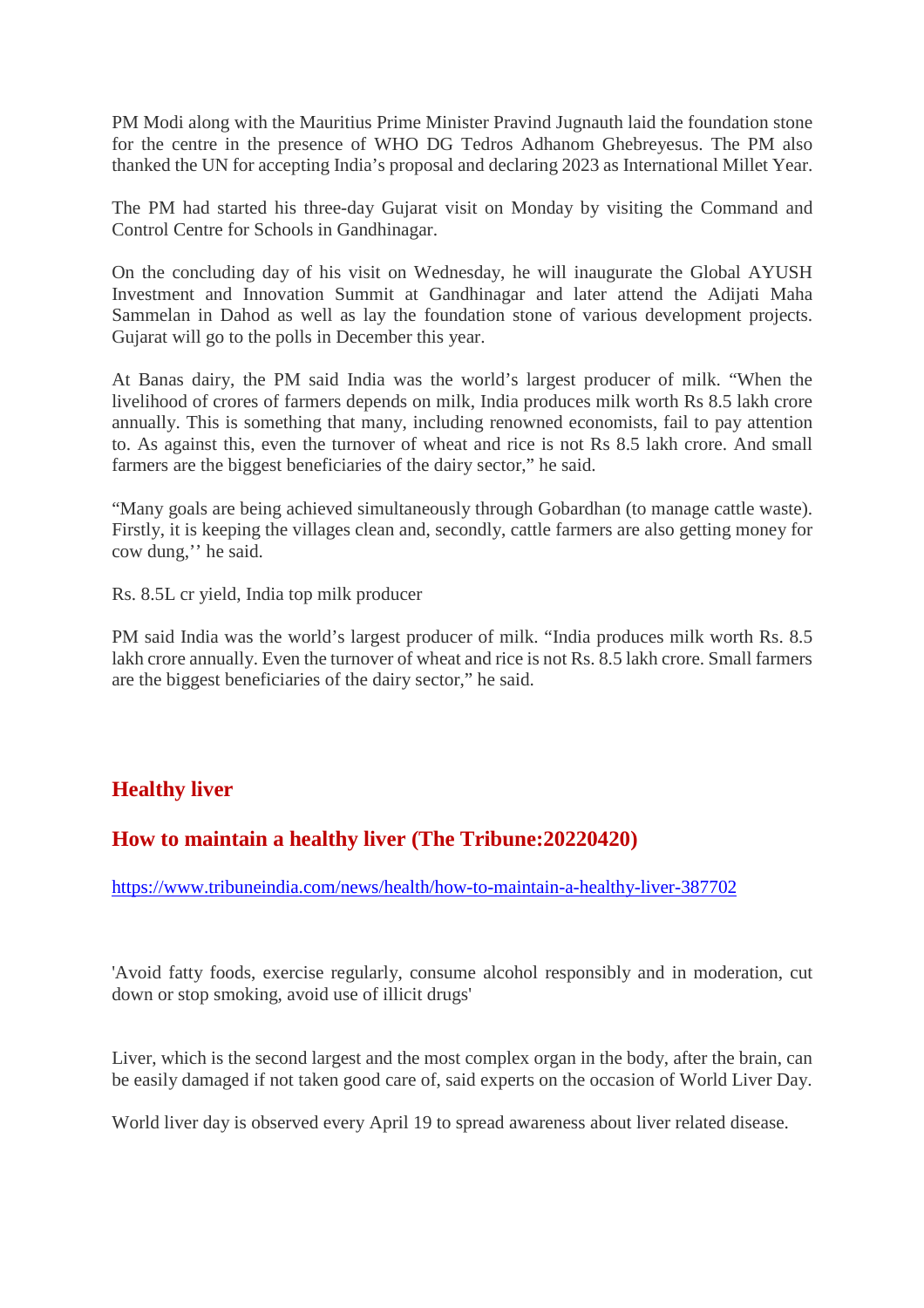The liver is a key player in our body's digestive system, and helps in proper digestion, metabolism, removal of toxins, and nutrient storage. The organ plays a vital role in affecting our overall health and wellness, thus to improve its functioning to prevent damage, a healthy lifestyle is important, the health experts said.

"A healthy liver is the key to a long life term. With slight changes in lifestyle you can maintain good liver health," said Dr Ameet Mandot, Senior consultant and Clinical lead - Adult Hepatology and Liver Transplant unit - Global Hospital, Parel, Mumbai.

"Maintaining the health of the liver is quite necessary as it performs many functions and plays a vital role in the human digestive system. Everything you eat or drink passes through the liver. You cannot survive without a liver. It is an organ that can be easily damaged if you don't take good care of it," added Dr Abhishek Deepak, Senior Consultant - Gastroenterologist at Sharda Hospital, Greater Noida.

The health experts explained that leading an unhealthy lifestyle - with improper diet, lack of physical activity, being overweight, can all lead to conditions like diabetes, hypertension, thyroid disorders, and abnormal cholesterol levels.

All these are major risk factors for developing non-alcoholic fatty liver disease (NAFLD), which then progresses to liver cirrhosis -- late-stage liver disease in which healthy liver tissue is replaced with scar tissue and the liver is permanently damaged.

Mandot suggested maintaining a healthy diet along with weight management.

"Avoid fatty foods, exercise regularly, consume alcohol responsibly and in moderation, cut down or stop smoking, avoid use of illicit drugs," Mandot noted.

According to Dr Gaurav Gupta, Consultant & Chief Surgeon, Department of Liver Transplant & HPB Surgery, Fortis Hospital Mulund, not drinking enough water, taking stress as well as taking some painkillers and other drugs may also contribute to liver disease.

Gupta said that "painkillers containing acetaminophen, paracetamol, and narcotics; sleeping pills; stimulants/ADHD drugs like ritalin, amphetamine; and cocaine, marijuana, and ecstasy," can easily surpass a safe threshold of liver tolerance and can cause significant damage to the organ.

"Intravenous drugs can transmit infections like hepatitis B and C, which can also lead to chronic liver disease and even liver cancer," he added.

The experts also suggested to avoid use of contaminated needles, getting proper medical care if exposed to blood, do not share personal hygiene items, practice safe sex, wash hands, follow directions on all medications and importantly get vaccinated. IANS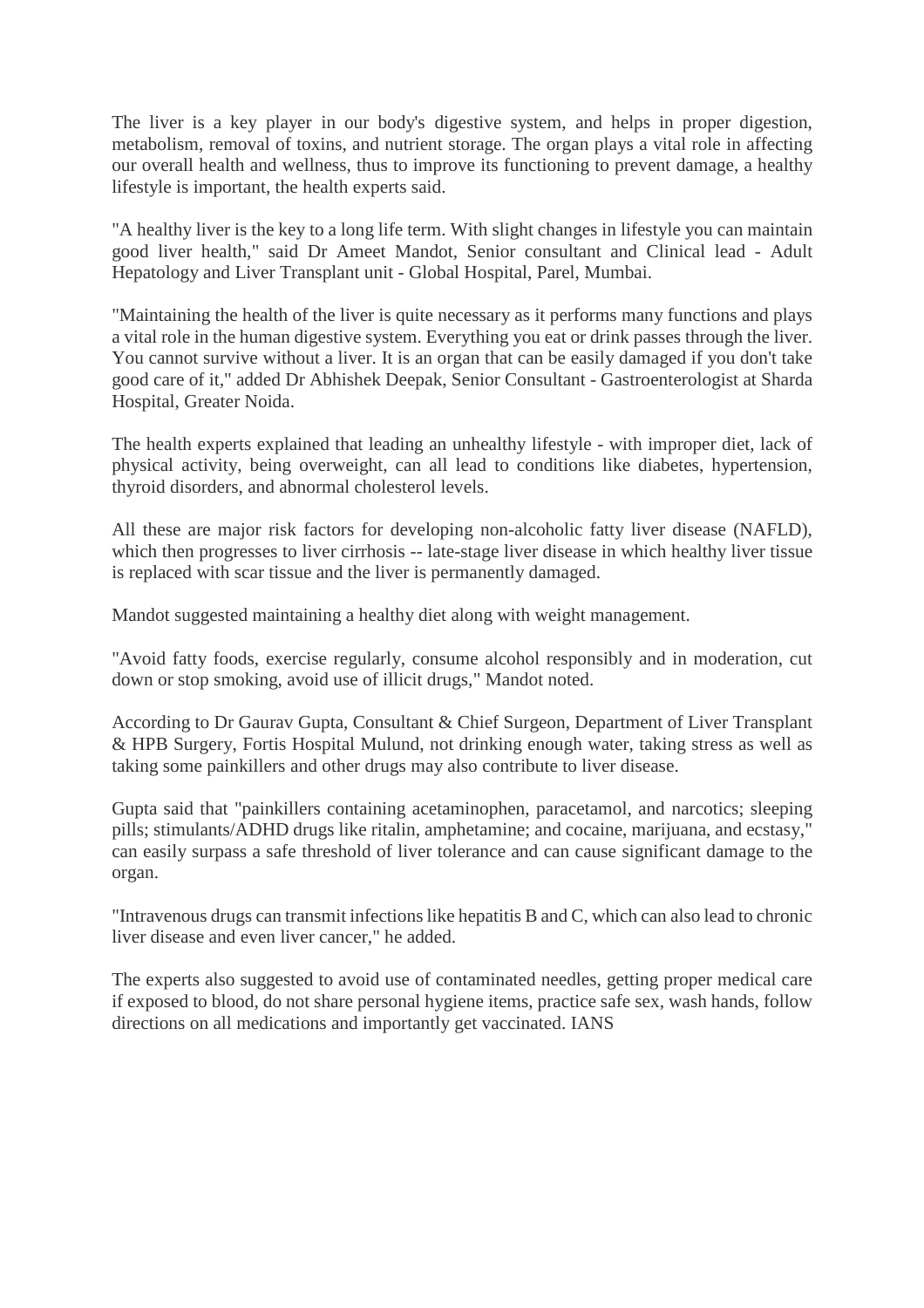#### **Microplastics**

#### **Microplastics in blue mussels signal plastics in human food supplies (The Tribune:20220420) Microplastics are any type of plastic that is less than 5 mm long**

https://www.tribuneindia.com/news/science-technology/microplastics-in-blue-musselssignal-plastics-in-human-food-supplies-387701

Microplastics in blue mussels signal plastics in human food supplies Photo for representational purpose only. iStock

Australian researchers have found microplastics in variable concentrations in blue mussels and water within the intertidal zone at some of the country's most popular and more remote beaches.

This means microplastics are now finding their way into human food supplies - including wildcaught and ocean-farmed fish and seafood sourced from the once pristine Southern Ocean and gulf waters of South Australia, warned researchers at Flinders University in Australia.

Microplastics are any type of plastic that is less than 5 mm long. It has become the most crucial environmental and health issue, seen from the top of Mount Everest to the deepest oceans.

"Our findings shed light on the urgent need to prevent microplastic pollution by working with the communities, industries and government to protect these fragile marine systems," said Professor Karen Burke da Silva, from the varsity.

In the paper, published in Science of the Total Environment, the team sampled varying levels of microplastics on 10 popular beaches across South Australia, from Coffin Bay and Port Lincoln on the West Coast to Point Lowly and Whyalla on the Spencer Gulf, to popular Adelaide metropolitan beaches along with Victor Harbor, Robe and Kangaroo Island.

Low to medium levels of microplastics measured in the common blue mussel (Mytilus spp.) a filter feeder affected by ecosystem conditions - were measured to analyse the main kinds of pollution affecting the environment, and single-use plastic was the main offender.

Microplastics are ubiquitous in the marine environment and tend to be more abundant in mussel samples near large towns and cities, the team found.

"By investigating microplastic load in the mussel, we call attention to the implications of microplastic pollution on South Australia's unique marine ecosystems and on the local human food chain," said Janet Klein, the first author of the article.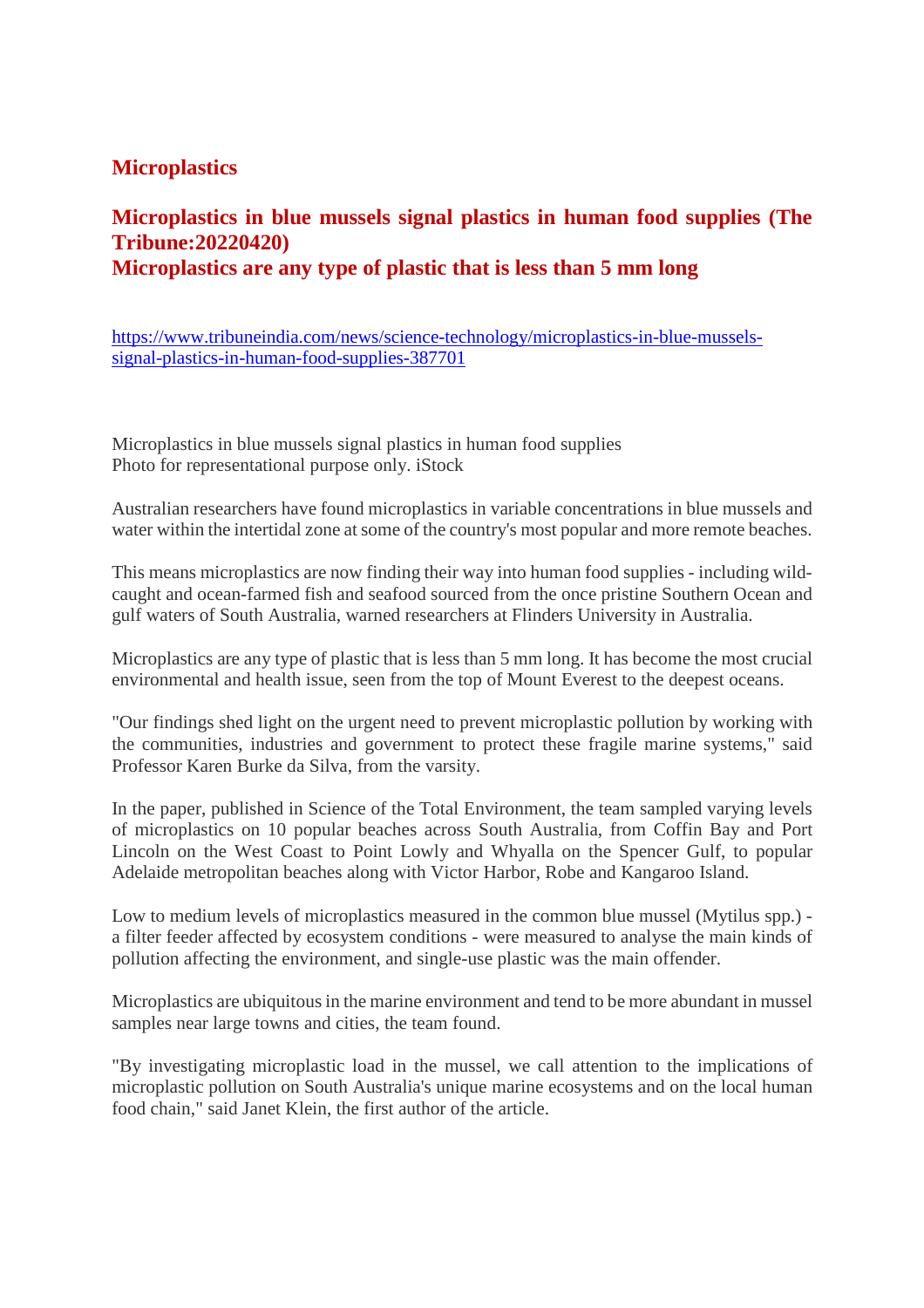Trillions of microplastic particles exist in the world's oceans, with the highest concentrations recently found in the shallow sea floor sediment off Naifaru in the Maldives (at 278 particles kg) and lowest reported in the surface waters of the Antarctic Southern Ocean.

Microplastic concentration in the South Australian intertidal water was found to be low to moderate relative to global levels and microplastic abundance in mussels - within the range also reported globally, the team noted.

Recently, scientists at the University of Hull and Hull York Medical School in the UK for the first time discovered microplastics in live human lungs, a finding that indicates we are inhaling the dangerous substances without knowledge that can have a major impact on our respiratory health.

Microplastics have also been detected in cosmetic products and in human bloodstream in detectable levels.

#### **Fatty liver**

#### **Sedentary lifestyle leading to rise in cases of fatty liver Healthy diet, exercise and keeping weight under control can improve liver health and reduce the scarring (The Tribune:20220420)**

https://www.tribuneindia.com/news/amritsar/sedentary-lifestyle-leading-to-rise-in-cases-offatty-liver-387578

Sedentary lifestyle leading to rise in cases of fatty liver

Liver disease seems to have become a lifestyle disease in India with more cases of liver disorder being reported on a daily basis. While India is already one of worst affected developing countries infected by the hepatitis virus of all five kinds (hepatitis A, B, C, D and E), the increasing cases of both non-alcoholic fatty liver disease (NAFLD) and alcoholic fatty liver disease (AFLD), have further worsened the situation.

Liver specialists say over 10 lakh new patients are diagnosed every year in India with chronic liver disease and still people are not sensitised about liver diseases and ways to prevent them. They said hepatitis C is the worst type of virus, which if detected on time, can be completely curable. However, if ignored, it can lead to cancer. "One third of liver cancers in India are caused by hepatitis C. There are about 300 million hepatitis cases world over," they added.

Experts further said as many as two lakh people have been screened in Punjab in the last five years for hepatitis C, of which 93 per cent have recovered. Besides, dedicated efforts are being taken to eliminate the disease by 2030.

Comparing the cases of hepatitis B with NAFLD and AFLD, the doctors said while cases of hepatitis B are declining in the state, the cases of fatty liver are on the rise. Though no definite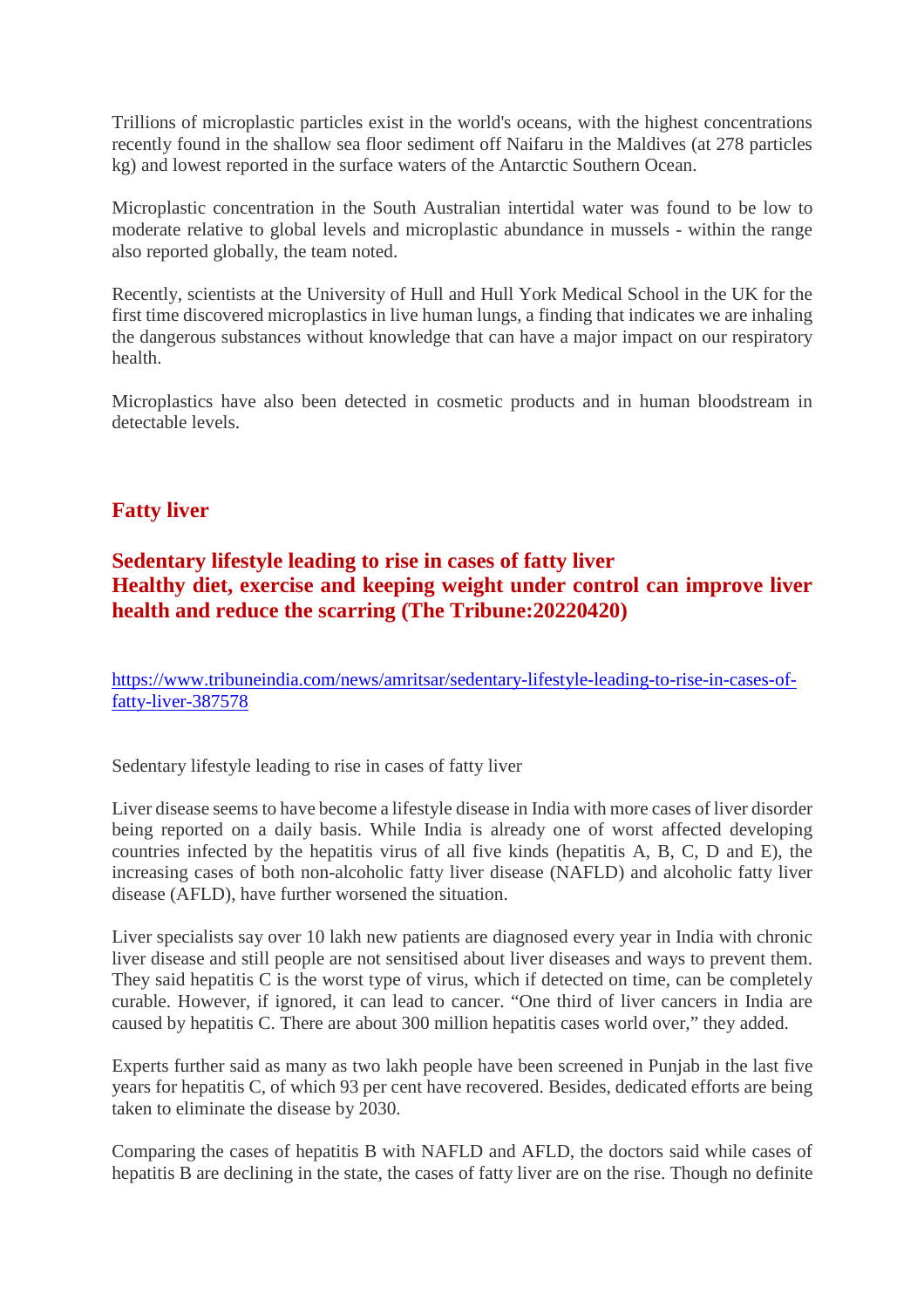statistics are available, the doctors say they have been observing at least 100 -150 new patients with NAFLD every month and nearly 100-120 cases of AFLD, with patients being across age groups.

They said while a few people have fatty liver due to other diseases such as polycystic ovary syndrome (PCOS), chronic hepatitis B, chronic hepatitis C or haemochromatosis (a genetic abnormality of iron storage), or reactions to drugs, however, NAFLD has become common and is seen in every third person in India.

Experts said NAFLD and its more severe form, non-alcoholic steatohepatitis (NASH), are due to accumulation of excess fat in the liver. But if not treated on time, it triggers inflammation, which can lead to the development of fibrosis, cirrhosis and liver cancer. Besides, there are currently no effective treatments for NAFLD and NASH, and management relies on lifestyle changes such as weight loss and exercise.

Throwing light on NAFLD and AFLD, Nawanshahr-based Dr Dinesh Verma, surgical specialist, said fatty liver condition occurs due to excessive build-up of fat which leads to scarring of liver.

"In severe cases, the scarring can lead to liver failure. Among people who drink a lot of alcohol, the condition is known as alcoholic fatty liver disease, while among those who don't drink or take it in insignificant amounts, its metabolic dysfunction-associated fatty liver disease (MAFLD), also known as non-alcoholic fatty liver disease," he said.

He further said prevalence of non-alcoholic fatty liver in obese children aged 5–18 years is also rising. "People sometimes think it is hereditary, but it is genetic disease. It comes quicker to those with metabolic syndrome, like patients who are overweight, diabetic, and have hypertension, heart disease, cholesterol problems, thyroid and PCOD," he added.

Dr Verma said the only thing which would help patients with NAFLD is change in lifestyle. "If they improve their lifestyle with exercise and diet, that itself is more than enough," he said.

Dr Amardeep Singh of Jalandhar said every third person in the district has a fatty liver. "In majority of the ultrasounds we do, even to diagnose other diseases, fatty liver is commonly found. But those having AFLD, they must understand that continued alcohol consumption can ruin their liver in more ways than one can imagine. It can damage the liver cell and leads to swelling and scarring," he said.

"On the other side, NAFLD is more of a lifestyle disease which is taking the shape of an epidemic, affecting approximately 25 to 30 per cent of the general population. The most serious concern of this disease is that it's a silent disease as a person might not experience any symptoms, even as the disease progresses, therefore, regular check-ups are suggested" he said.

He said by maintaining a healthy lifestyle and adding foods like garlic, coffee, leeks, asparagus, and probiotics, one can easily prevent this disease from progressing. — TNS

#### World Liver Day today

Every year on April 19, World Liver Day is observed to raise awareness of liver-related disorders and diseases. The liver is the second largest and the most complex organ in the body,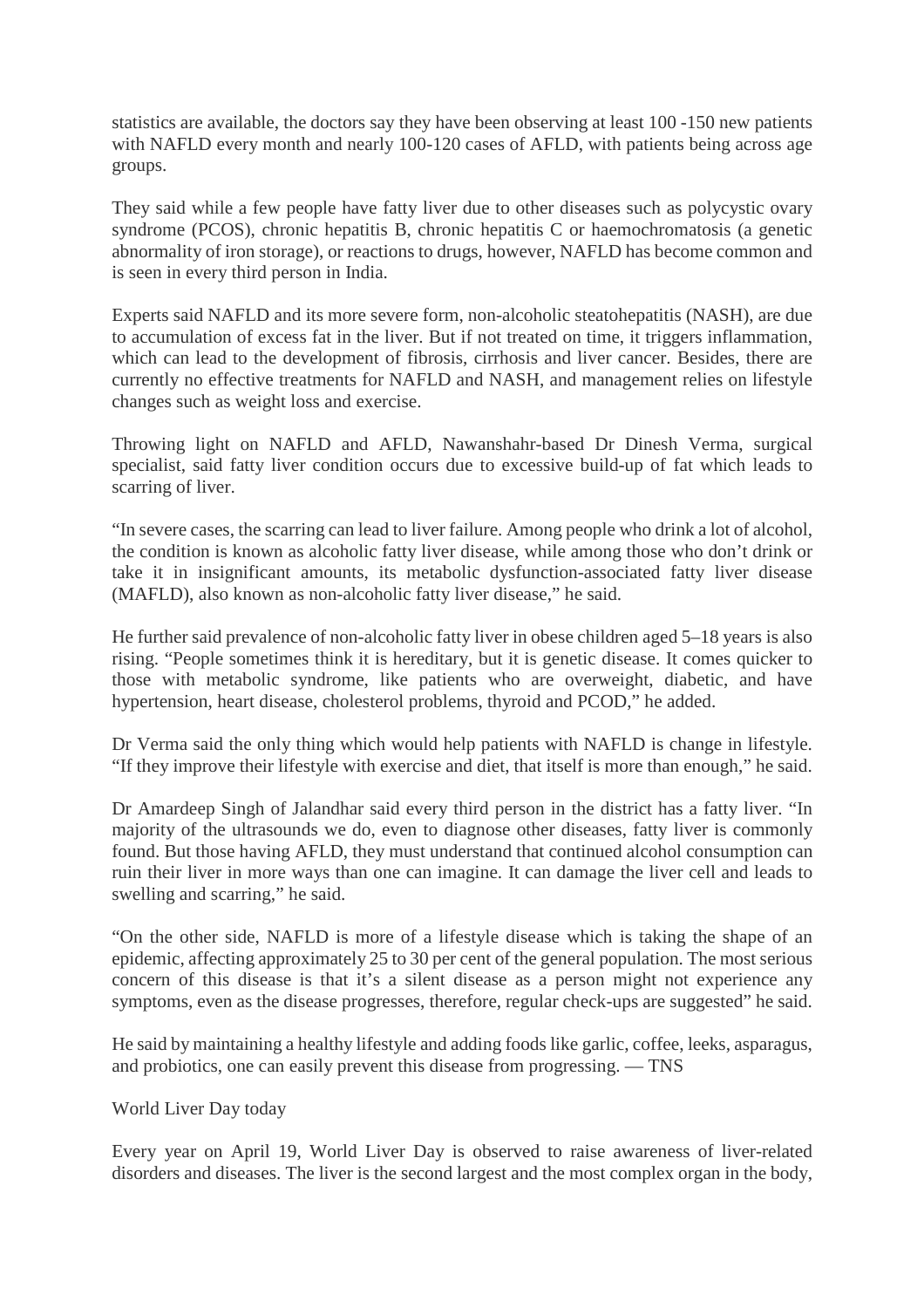with the exception to the brain. It is a key player in our body's digestive system. Everything one eats or drinks, including medicine, passes through the liver. One cannot survive without liver. It is an organ which can be easily damaged if one doesn't take care of it.

What is fatty liver?

Fatty liver is a common condition caused by the storage of extra fat in the liver. Most people have no symptoms, and it doesn't cause serious problems for them. In some cases, though, it can lead to liver damage. The good news is you can often prevent or even reverse fatty liver disease with lifestyle changes. As no obvious signs or symptoms of liver disease are felt until it is fairly advanced or the liver is damaged, doctors suggest regular check-ups and maintaining a good lifestyle to keep your liver healthy.

#### **Covid Positivity Rate (The Asian Age :20220420)**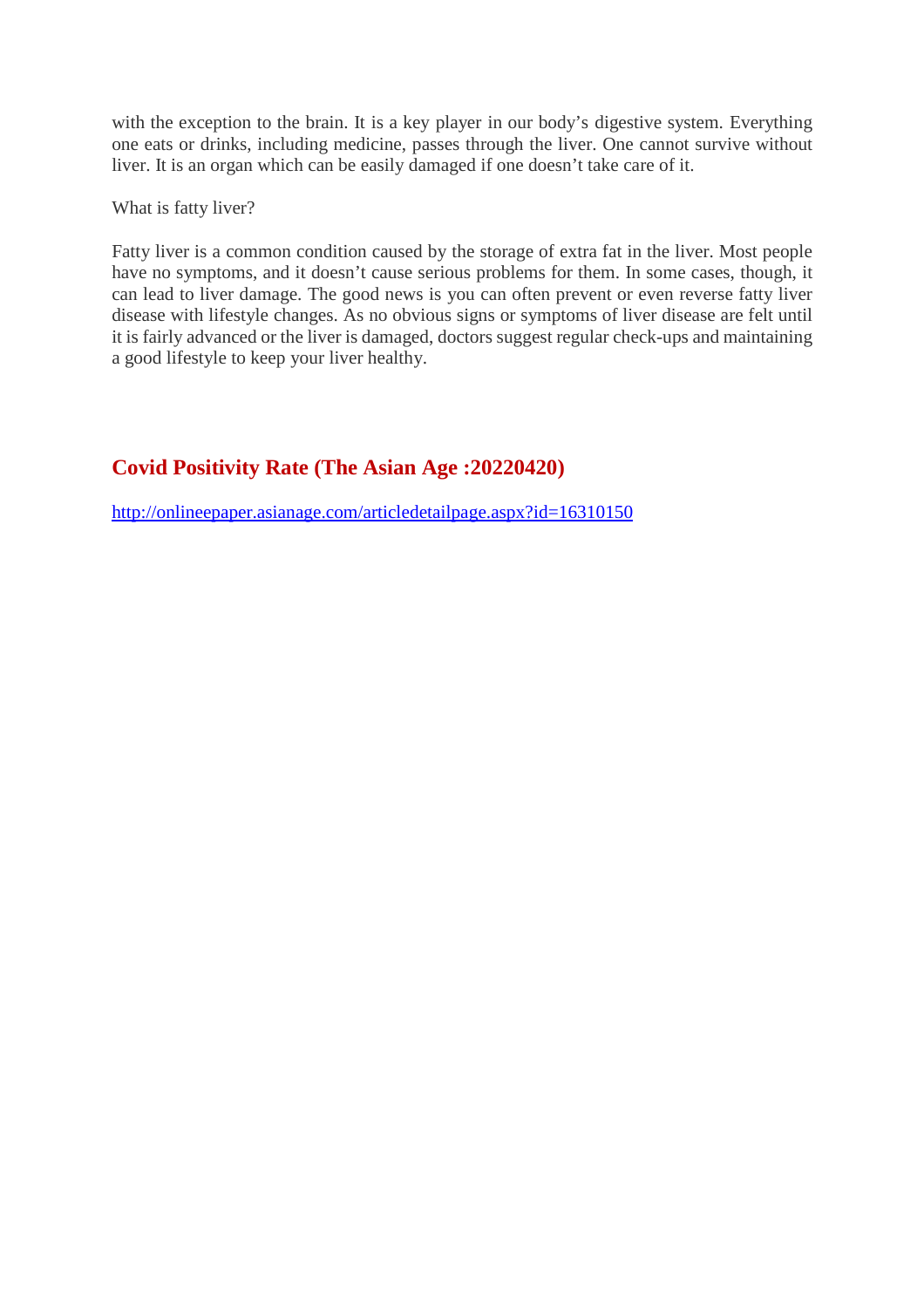# **Covid positivity rises** 3-fold in a week in city

Positivity on Apr. 11 was 2.70%, jumped to 7.72% on Apr. 18

New Delhi, April 19: After a steady decline in Covid cases, Delhi has been witnessing a spurt in new infections with the positivity rate registering a nearly three-fold rise between April 11 and 18, according to city health department data.

On April 11, the positivity rate stood at 2.70 per cent, which jumped to 3.95 per cent on April 15 followed by 5.33 per cent on April 16 and 7.72 per cent on April 18, according to the data.

Last week, Delhi recorded a total of 2,606 positive Covid cases against 67,360 tests conducted during the period while the average positivity rate was 4.79 per cent, it showed.

On April 11, 5,079 Covid tests were conducted, of which 137 came out positive while on April 18, 6,492 tests were conducted and over 501 people tested positive, according to the data provided by the Delhi government. The national capital registered two deaths due to Covid during this period. The positivity rate

Delhi logs 632 Covid cases, no fatality in past 24 hours

New Delhi, April 19: Delhi has recorded a nearly 26 per cent jump in fresh Covid cases in the last 24 hours, but the positivity rate has dropped to 4.42 per cent, according to data shared by the city health department on Tuesday.

No death has been reported in the city due to the coronavirus in this time period, it said. The department said

surged during the April 11-18 week, barring on April 17 when it dropped to 4.21 per cent from 5.33 per cent the previous day.

Doctors said the cases are expected to surge in the coming days. However, they said the current trends are not concerning as most of the cases are mild and due to the Omicron XE variant.

The variant has more

that 632 fresh Covid cases have been reported and the positivity rate is 4.42 per cent. The city had on Monday recorded 501 cases and zero death while the positivity rate stood at 7.72 per cent.

There are 9,735 beds for Covid patients in Delhi hospitals and 80 (0.82 per cent) of them are occupied, the department said in bulletin.

 $-PTI$ 

transmissibility but is causing mild infection. It is causing upper respiratory infection and not lower respiratory infection," said Dr Jugal Kishore, the head of community medicine at<br>Safdarjung hospital.

The doctors said as the cases rise, there will be some increase in the mortality and hospitalisation rate, but it will not go beyond control.  $-PTI$ 

**WHO (The Asian Age :20220420)**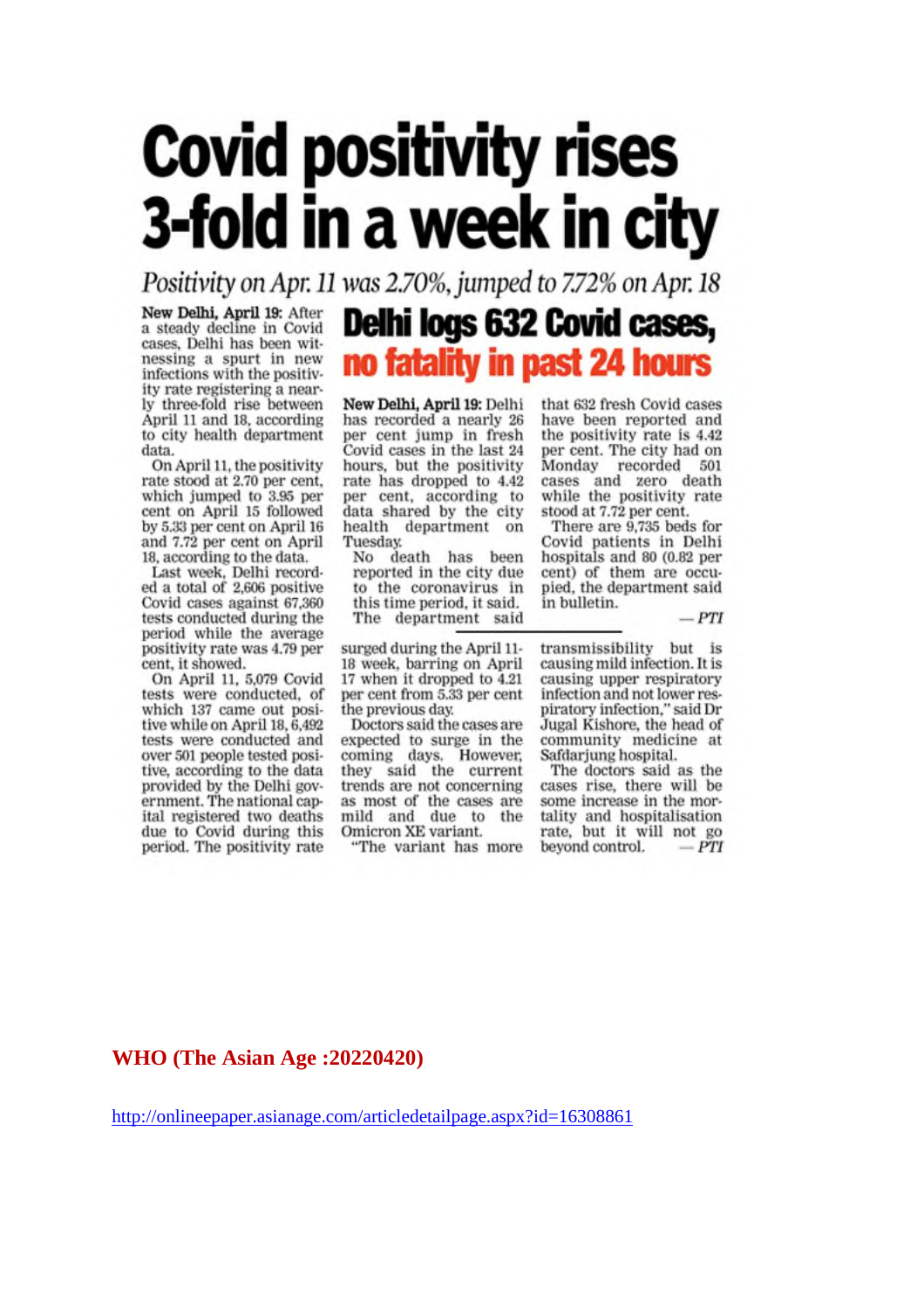### WHO unit will give big boost to traditional medicine: PM

**FORMALLE WITH SEXE COLLUSE IN SURFACE SET IN SURFACE IN THE WITH SURFACE when India will be cell-<br>both and will be cell-both contents. Indian by the Unital Nations, he branched by the predict schemes in thormal to perfor** 

**COVERTIFY**<br>
"Your first goal should be<br>
to make use of technology<br>
to prepare a comprehen-<br>
sive database of all the tra-<br>
aditional medicines avail-<br>
ree should have a global<br>
tree should have a global<br>
tree should have

ing trust about traditional<br>medicines. Though many<br>of India's traditional med-

nconducts. riougal mandator and the sample the sample the supply remains limited because of the lack of the supply remains limited the supply remains limited and the central standard as  $\lambda$  as a third goal, the PM suggest

**Example 18**<br>
The search, we need to develop similar resources for<br>
this sector," he said.<br>
In the end, Mr Modi also<br>
urged the centre to develop "holistic treatment pro-<br>
one specific comparison and Dr<br>
Orehovesus can be

#### **Covid Cases (The Asian Age :20220420)**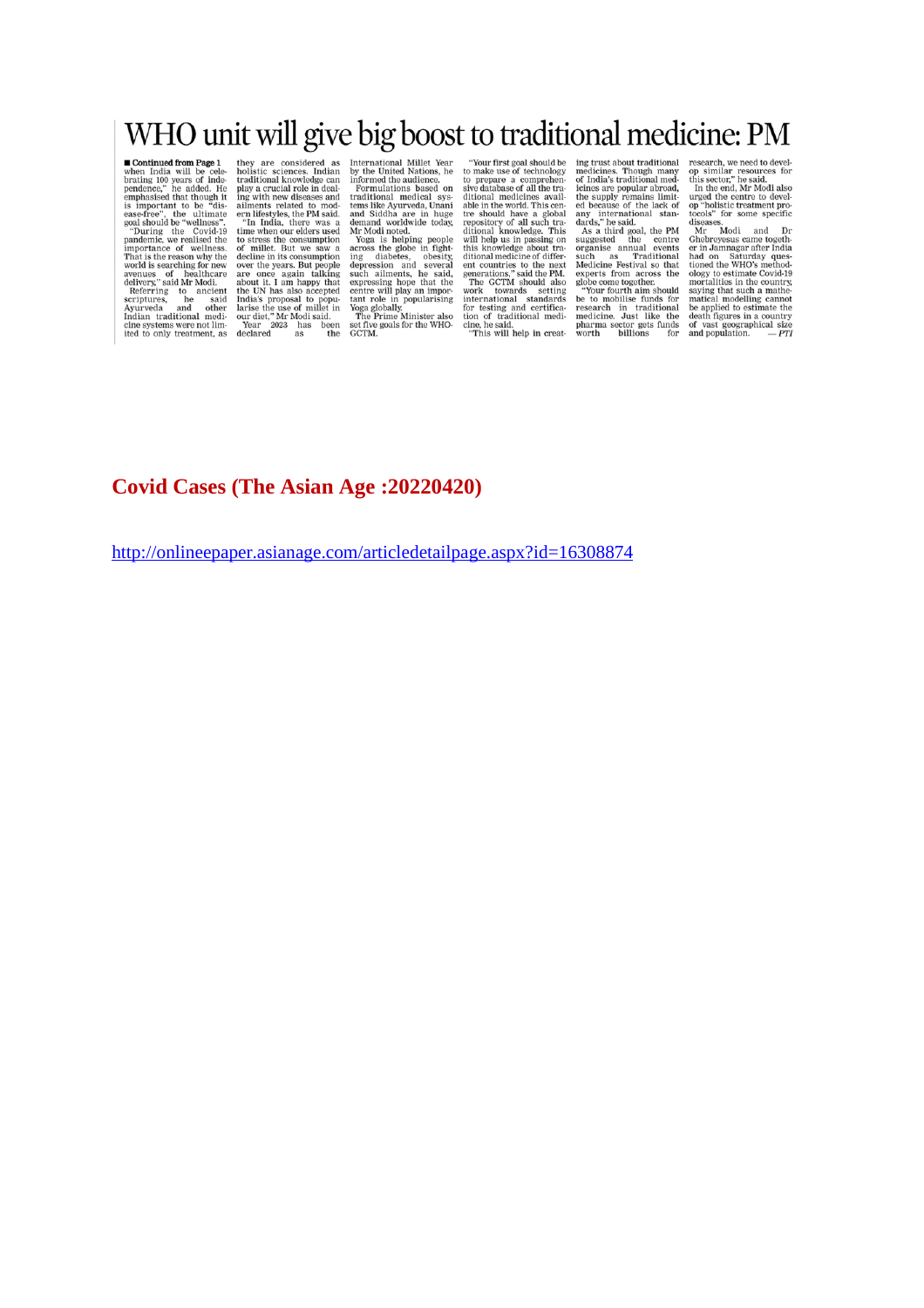# Keep a close watch as Covid cases rise, act with caution

the Union health ministry, in its direction to the Kerala government to update data on the Covid-19 pandemic on a daily basis, has pointed out that "daily and diligent reporting of data is critical to arrive at a meaningful understanding of pandemic in the districts, state and national level and ensure that any anomalies, surge or emerging trends can be captured in a timely manner". The Union ministry, while pointing out that the delayed reporting by the state "has impacted and skewed the status of India's key monitoring indicators like cases, deaths and positivity", was rightfully concerned more with the relevance of the data on Covid-19 "as it is a highly infectious disease and also has an associated risk of emergence of new variants'

There is enough reason for India to take the daily data on the pandemic seriously, even though it has negotiated three waves of the pandemic. The number of total new infections crossed 1,000 on Tuesday and several states, including national capital Delhi. Maharashtra and Uttar Pradesh have shown signs of an uptick in the numbers and test positivity rates. Delhi has reported more than 500 new cases for the second consecutive day on Tuesday against the daily average for seven days of around 300, and has tightened Covid precautions for schools. Uttar Pradesh, after seeing the numbers going up, has made masks

India escaped the third wave of the pandemic basically on the strength of the lessons it has learnt in the first two and the alacrity with which it responded to the new one. **Vaccines also helped** us along the way. compulsory in public places in five districts; Haryana and the Union Territory of Chandigarh have followed suit. An unmistakable point of relief is that there is no significant rise in the number of hospitalisations.

These trends emerge amid a series of reassuring developments that suggested an end to the vice grip of the pandemic on human lives. It was only the other day that the number of daily air passengers crossed four lakhs in India; a US court ordered that masks are no longer mandatory on flights and the Joe Biden administration said it will no longer enforce mask mandate on public transport.

All these developments go on to prove that despite the remarkable achievements humanity has made against the fight against the SARS-CoV-2 virus, there still are weak points and, as the Union health ministry pointed out, need to constantly update and analyse the data to arrive at correct conclusions every day. Every single point on which we have an upper hand against the pandemic has come the hard way, be it vaccines, medicines or the evolution of the treatment protocol. They must be put to use as and when required based on current data, and hence the import of the health ministry missive.

India escaped the third wave of the pandemic basically on the strength of the lessons it has learnt in the first two and the alacrity with which it responded to the new one. The universal vaccination programme which covered a lot of ground also helped us. The governments at the Centre and in the states are required to show the same kind of alertness should we aim to avoid a repeat of the first two waves. Any decision on further relaxing the Covid-19 protocol must be made taking the latest trends in account.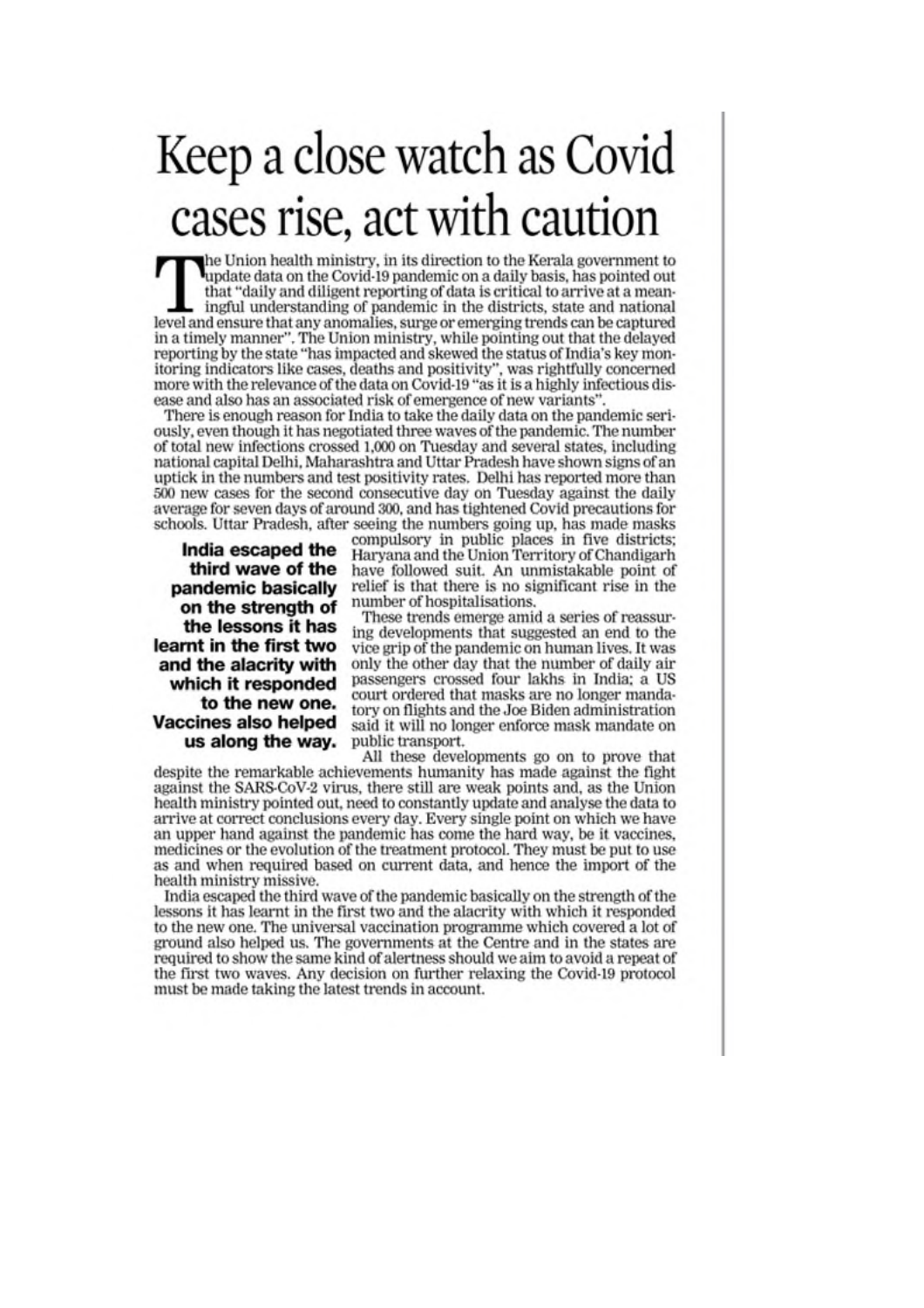#### **Covid Cases Surge (The Asian Age :20220420)**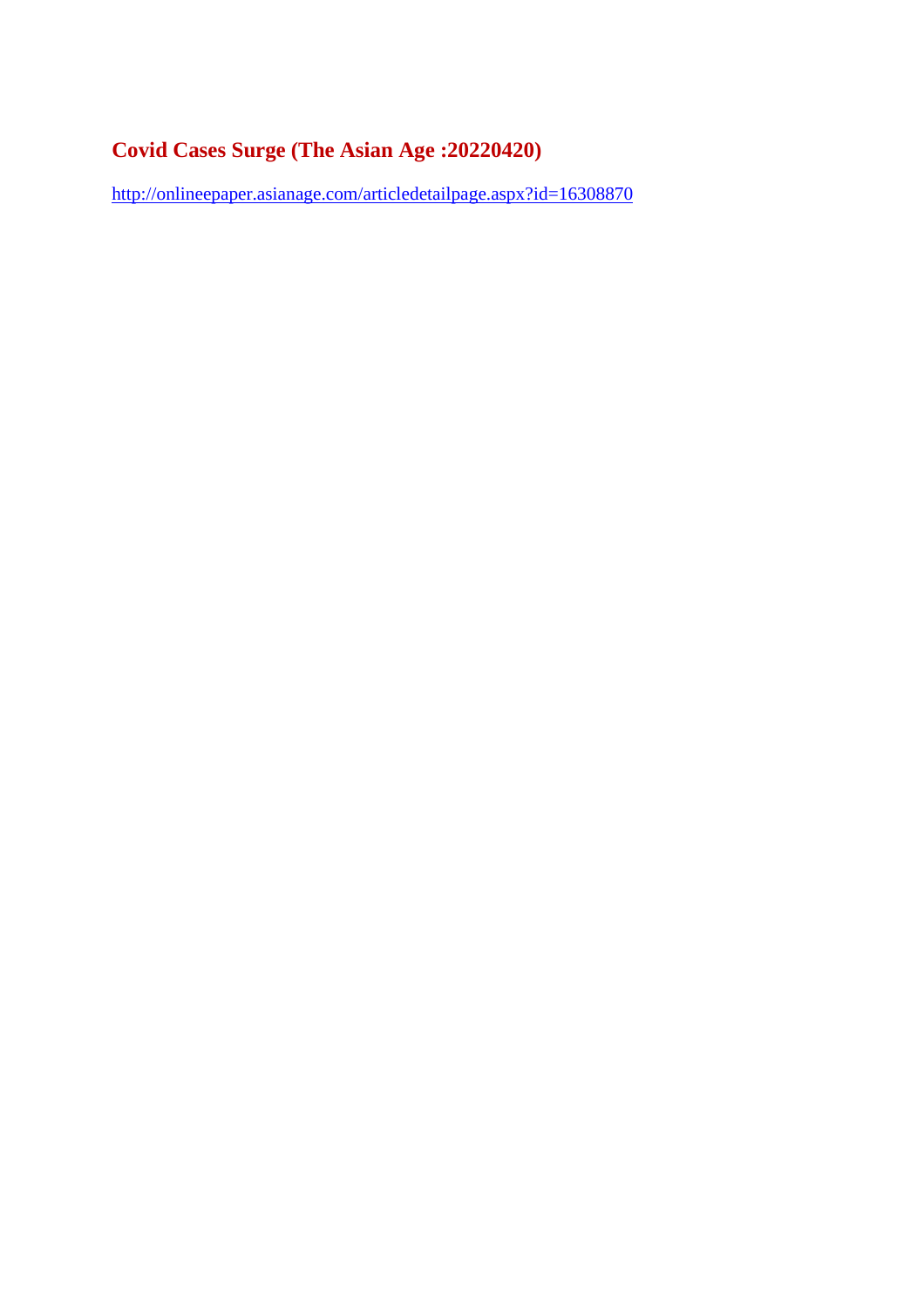# Don't worry too much as Covid cases surge again

Chandrakant Lahariya

he daily new Covid-19 cases in India are showing an upward trend, driven by a rise in select areas like the Delhi-NCR region and Haryana. For a day, the trend became very steep because of the backlog of cases reported by Kerala. Alongside, there have been a few reports of<br>Covid-19 cases in school children. These developments have raised some concerns and face masks have once again been made mandatory in some districts of Uttar Pradesh and Haryana, as well as Chandigarh. Is this<br>increase in cases a reason for worry and the start of the fourth wave of the pandemic in India? Are chil-<br>dren at risk of Covid-19 and should the schools again be moved back to a hybrid mode? Should masks be made mandatory again? Let's discuss what is at stake here.

The current rise in<br>Covid-19 cases is largely localised to New Delhi, the NCR region and Harvana. This can largely be attributed to the removal of Covid-related restrictions, resulting in an increased social mobility and travel. Most of those being tested positive are asymptomatic or mild symptomatic and had got themselves tested voluntarily, for travel or other reasons. There is very marginal or no<br>increase in hospitalisation or the need for ICU beds. The remaining Indian states continue to report single- or double-digit cases and there is no upward trend.

At present, the Omicron<br>and its sub-lineage BA.1, BA.2 and recombinant XE (mix of BA.1 and BA.2) are the circulating SARS-CoV-2 variants in India. A few confirmed cases due to XE are not a cause of worry as it is not a new variant, and

ruary that was caused by Omicron, there is no scientific reason to believe that XE, BA.2 or another Omicron sub-lineage will cause fresh waves in the country. In short, there is no reason to worry about the increase in Covid-19 cases. This state-specific rise is not the start of the fourth wave in India.

The current Omicron<br>wave in China and the stringent restrictions there are also being interpreted with fear and<br>apprehension. However,<br>the situation in China is different from India. China had not faced a second wave for the past two<br>years and the population with natural immunity is low. The vaccines used in China also had the lowest efficacy amongst all the Covid-19 vaccines. India<br>has already faced three Covid-19 waves (and thus has high natural infection) and high adult immunisation coverage with better efficacy vaccines.<br>This puts India in a situation of hybrid immunity and thus better protected from Covid-19 risks.

It is widely accepted now<br>that SARS-CoV-2 will stay with humanity for long, possibly forever. In the<br>months ahead, the rise and fall in Covid-19 cases at regular intervals is going to be a normal phenomenon. However, scientific and epidemiological evidence points that in any future rise, because of hybrid population immunity, the severity of infection would remain low.

It is time to review the response strategies as well. The masks are proven tools in reducing Covid-19 transmission. However, in the early part of the pandemic, when the entire population was susceptible and vaccinations had not started, the universal masking had clearcut benefits. The Omicron

The Omicron and its sub-lineage BA.1, **BA.2 and recombinant** XE (mix of BA.1 and BA.2) are the circulating SARS-CoV -2 variants in India. A few confirmed cases due to XE are not a cause of worry as it is not a new variant...

vention of SARS- CoV-2 transmission. The population risk has also come down. Therefore, the way we do not boil the entire overhead water tank in our house to prepare two cups of tea, making face masks mandatory for<br>everyone when the risk is differential is not the right approach any longer. The approach for the time<br>ahead has to be "protect<br>the vulnerable" and the face masks and other Covid appropriate behaviour (CAB) should only be

voluntary.<br>Then, the government policy decisions should<br>not be "knee jerk" and rather be determined by a calm assessment of the situation and informed by emerging evidence. The current localised upward trend in Covid-19 cases is not a justification to rush to make face masks mandatory again. The epidemiological evidence points that a differential and voluntary approach<br>for all CAB, including face masks, should be followed. fully vaccinated The adults and all healthy children can live a normal life with minimal restrictions. Elderly and other highrisk adults need to follow face mask wearing a little more diligently, especially in indoor and crowded spaces and when meeting non-family members. This behaviour needs to be suitably adjusted for local transmission dynamics but still remain voluntary.

More specifically, the<br>children reported to have tested positive are all asymptomatic or mild<br>symptomatic. There is no evidence that these children had got infection at the schools. Rather, more likely from other family members. Then, the suc-

of all children in India have got the infection (thus protected), when the schools were closed. Studies have noted children do get the infection at the same rate as adults; but the probability of adverse outcomes of moderate to severe Covid-19 disease in children is very low. In this backdrop, children being tested positive is not a reason to worry too much or to close the schools. This risk has not altered with the emergence of the new variants. In Indian states, including in Delhi and Haryana, the schools should be open at full capacity for offline classes - the only exception being that parents should be informed if a child has tested positive in their child's class/section. The other measure should be that children who are not feeling well or have fever, cough or cold should not attend school.

At this stage of the pandemic, daily new Covid-19 cases are not the right way to track it. Therefore, policy decisions should be made based upon trends<br>in clinically confirmed<br>cases, hospitalisations and ICU admission. There is an urgent need to increase public communications for voluntary adherence to mask wearing, specially by vulnerable populations. At an individual level, people need to do a self-assessment of risk and follow Covid appropriate behaviour accordingly. All those eligible should also get a Covid-19 booster shot.

There is no reason to worry unduly and get concerned about the rise in Covid-19 cases in some parts of India. The trend is<br>not nationwide. This is not the start of the fourth wave. All pandemic-related measures should be voluntary and all economic, social and educational activities should continue without any restrictions, but with individual precautions. Most important, the schools should continue to open with full capacity for offline classes.

Dr Chandrakant Lahariya is a physician epidemologist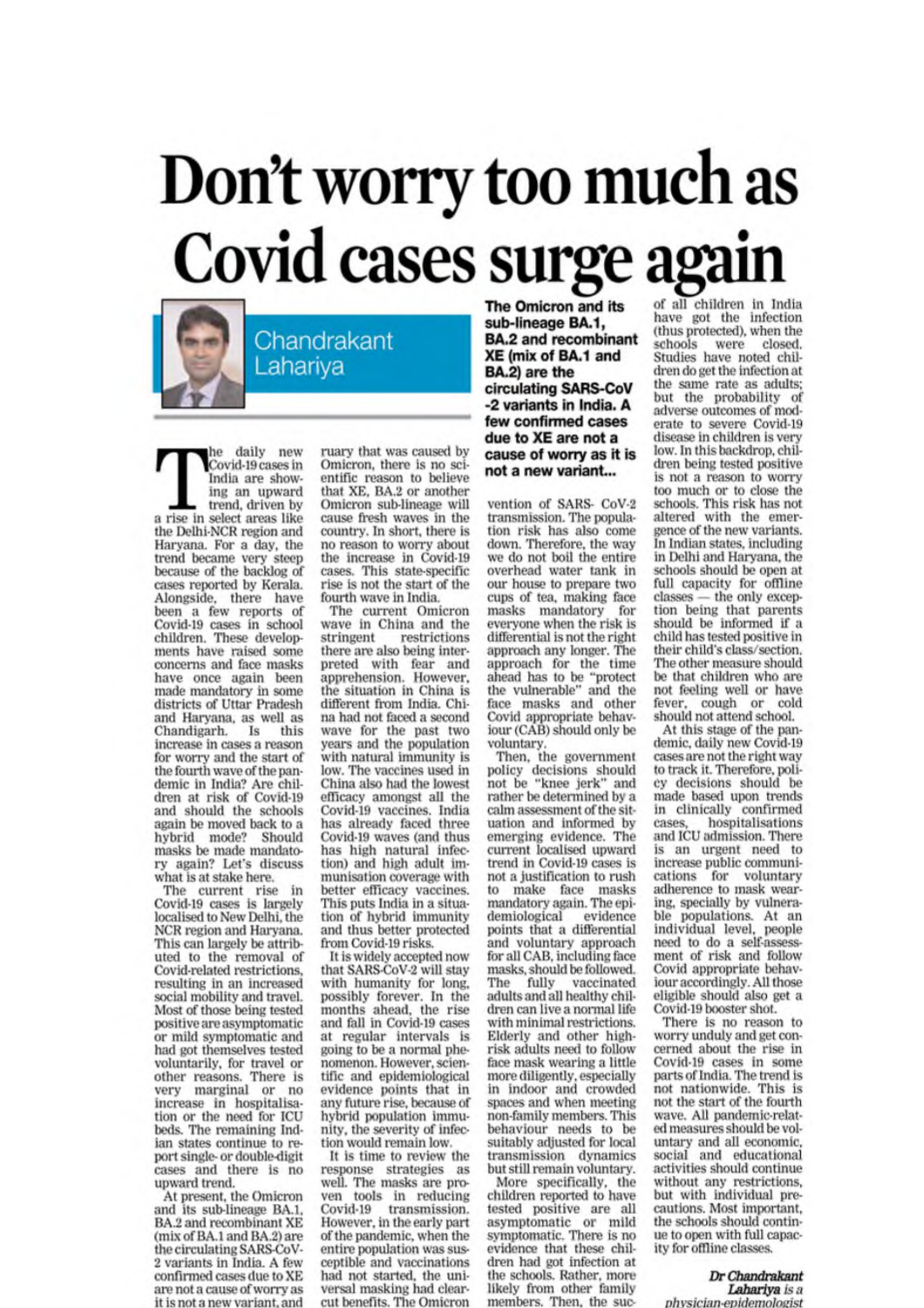#### **Health care delivery**

#### **Health care delivery in focus after Covid: Modi (Hindustan Times:20220420)**

https://epaper.hindustantimes.com/Home/ShareArticle?OrgId=204ebeb10e6&imageview=0

Health care delivery in focus after Covid: Modi

Prime Minister Narendra Modi with WHO director-general Tedros Adhanom Ghebreyesus and Mauritius PM Pravind Kumar Jugnauth in Jamnagar on Tuesday. ANI

The Covid-19 pandemic has demonstrated the need for a new dimension in health care delivery, a challenge that India can meet, Prime Minister Narendra Modi said on Tuesday during the groundbreaking function for the WHO Global Centre for Traditional Medicine in Jamnagar.

The centre will become the first global outpost for traditional medicine across the world, and aims to leverage new technologies and evidence-based research in an effort to mainstream such methods.

The function was attended by World Health Organization (WHO) director general Tedros Adhanom Ghebreyesus, and the Prime Minister of Mauritius, Pravind Kumar Jugnauth.

"India considers it her duty to share experiences in Ayurveda and integrative medicine with world… India's yoga tradition is already helping the world fight diseases like diabetes, obesity and depression," Modi said.

"The WHO Global Centre for Traditional Medicine (GCTM) is a recognition of India's contribution and potential in this field...India takes this partnership as a huge responsibility for serving the entire humanity," he added in his address.

"The importance of wellness in our lives became evident during the pandemic. This is why the world today needs a new dimension for health care delivery. I am glad to note that this year, WHO's theme of "our planet, our health" takes forward India's own "one Earth, one health" approach," he said. "This is a truly global project...the world will come to Jamnagar and India, and Jamnagar and India will go to the world through traditional medicine. I hope this will be an important thing that will bring the world together," Ghebreyesus said in his address.This was the 57-year-old Ghebreyesus's first visit to India since the start of Covid-19 outbreak an event that put him on the global centre stage.

He said traditional medicines products are abound globally, and the Jamnagar centre will go a long way in bringing the promise of the traditional medicine to fruition. For many regions of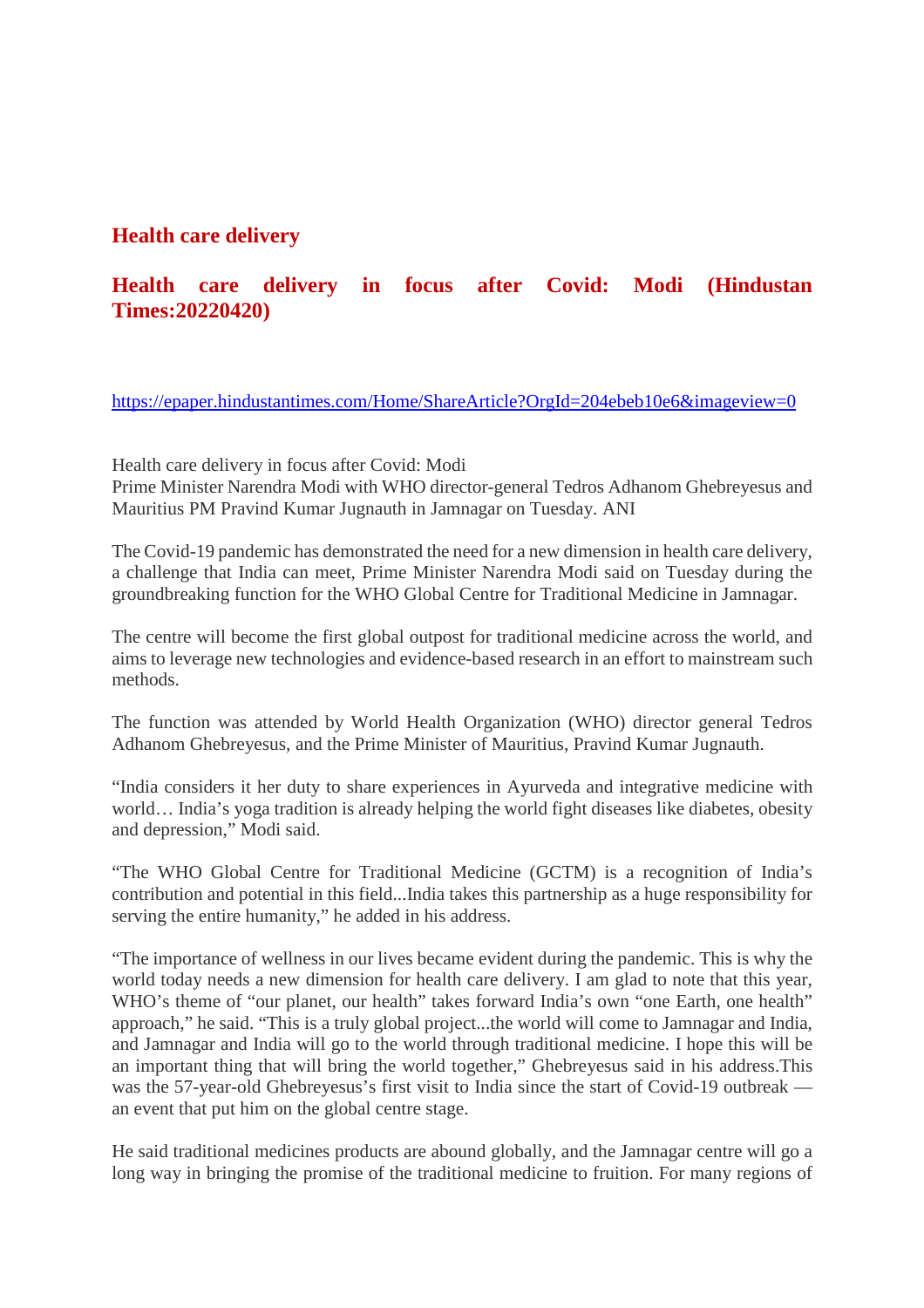the world, traditional medicine is the first line of treatment. GCTM will focus on data, innovation and sustainability and will optimise the use of traditional medicine, he added. The centre's five areas will be research and leadership, evidence and learning, data and analytics, sustainability and equity, and innovation and technology, said Ghebreyesus.

"Examples of traditional medicines being turned into modern medicines abound around the world...But when it comes to how these products are identified, developed, and tested, and how the benefits are shared...on that, there is still much work to be done," he said. "Today marks a critical step in helping to bring the promise of traditional medicine to fruition", he added.

Modi's positioning of India and its traditional medicines as a global health asset comes on the heels of India's role in Covid-19 vaccine supplies. Indian vaccine-makers such as Serum Institute of India (SII) and Biological E are among the world's largest manufacturers by volume, with SII among the biggest suppliers to the WHO-led Covax Facility for vaccine distribution to low and middle-income countries.

Video messages from the Prime Ministers of Bangladesh, Bhutan, Nepal and the President of Maldives were played on the occasion. Union ministers Dr Mansukh Mandavia, Sarbananda Sonowal, Munjapara Mahendrabhai, and chief minister of Gujarat, Bhupendrabhai Patel, were among those present.

Modi also stressed on attaining wellness as the ultimate goal. "India's traditional medicine system is not limited to treatment. It is a holistic science of life. Ayurveda goes beyond just healing and treatment," said Modi. He also highlighted the three-decade long association with Mauritian PM Jugnauth and his family.

Later, on Tuesday evening, Modi and Jugnauth landed from Jamnagar to Ahmedabad, where they participated in a roadshow. About 30 platforms have been erected at regular intervals on the two and half-kilometre-long route from the airport circle to the Indira Bridge where troupes performed.

Modi is on a three-day visit to his home state of Gujarat from April 18-20 where he will inaugurate development projects worth over ₹20,000 crore.

On April 20, he will inaugurate the Global AYUSH Investment & Innovation Summit at Gandhinagar.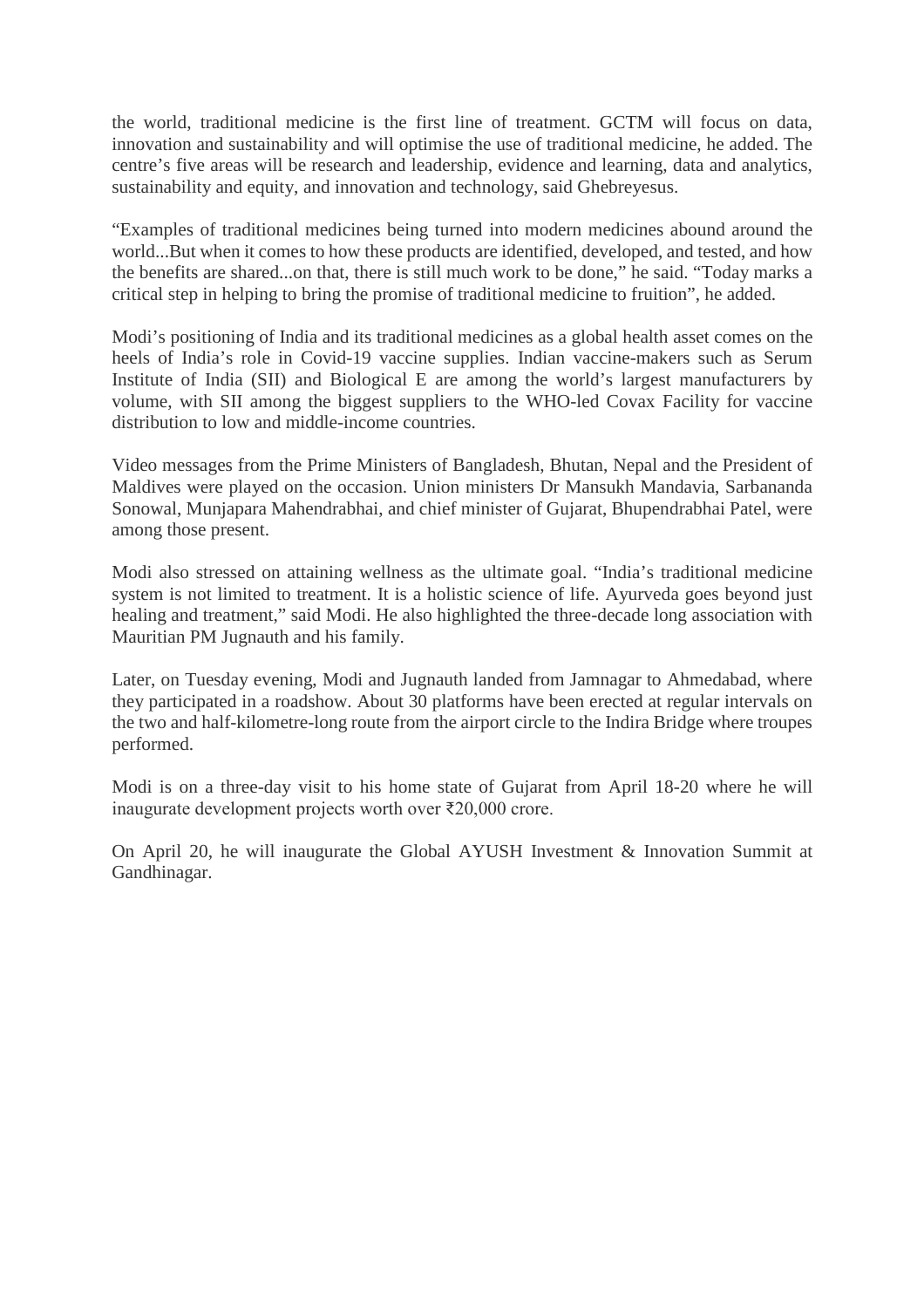#### **Infection**

#### **DDMA meet today amid uptick in Covid cases; 632 fresh infections (Hindustan Times:20220420)**

https://epaper.hindustantimes.com/Home/ShareArticle?OrgId=2042f8ebc1f&imageview=0

, the state's health bulletin showed a day before the Delhi Disaster Management Authority (DDMA) was scheduled to meet and review the city's pandemic situation.

Tuesday's fresh infections came on the back of 14,299 tests, of which 4.42% samples turned positive. This number, known as the test positivity rate, was 7.72% on Monday.

Senior officials of the Delhi government's health department said authorities are keeping a close watch on the case trajectory and are well prepared to handle a surge — at present, they added, the situation is well under control since less than 1% of the city's Covid-19 beds are occupied.

Senior officials said DDMA is, in its Wednesday meeting, likely to take a decision on reintroducing the city's mask mandate, after Haryana and Uttar Pradesh issued orders asking NCR districts to make masking mandatory again, with Haryana announcing bringing back a fine for violators.

The authority is also likely to take a decision on the protocol for Covid-19 outbreaks in schools, which health experts have repeatedly warned should not be shut, arguing that closing institutions is an inefficient strategy to fend off outbreaks and would also only exacerbate learning gaps caused over the course of the pandemic.

#### **WHO about COVID Report**

#### **An honest reckoning: On simmering dispute between India and WHO about COVID deaths (The Hindu:20220420)**

https://www.thehindu.com/opinion/editorial/an-honest-reckoning-on-simmering-disputebetween-india-and-who-about-covid-deaths/article65335642.ece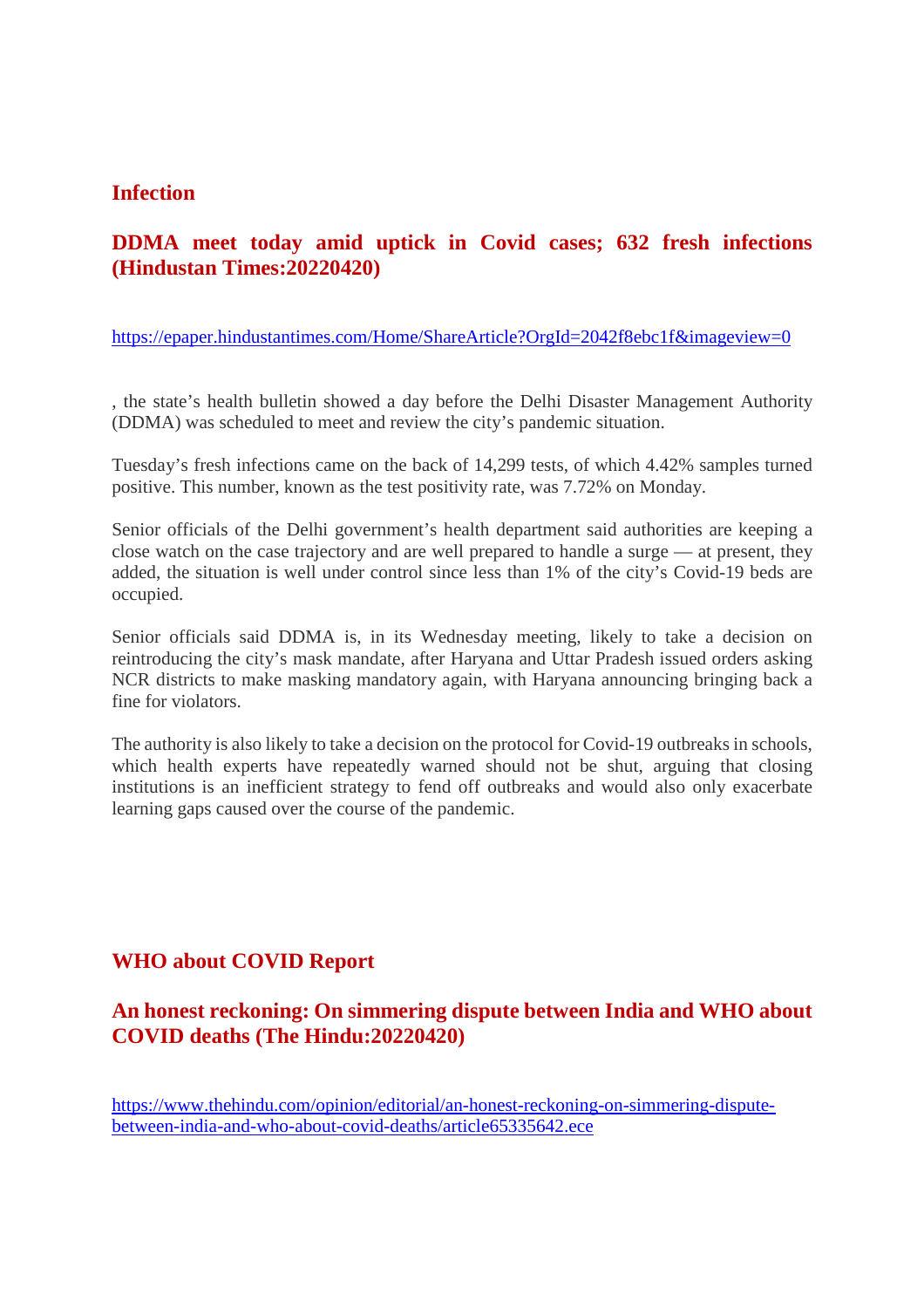India must get experts to independently investigate excess deaths

The visit of Tedros Ghebreyesus, Director-General of the World Health Organization, to Gujarat for the Global Ayush Investment and Innovation Summit coincides with a simmering dispute between India and WHO on its forthcoming report on excess COVID-19 deaths between 2020 and 2021. In 2020, the organisation had computed three million deaths globally from the pandemic, much more than the 1.8 million officially reported by countries. It was due to update this estimate for 2021 by the year-end but could not, and reports suggest, because of 'stalling' by India. A report in The New York Times claims that WHO estimates India accounted for four million deaths, or about eight times the current official toll of 5.2 lakh. The report drew a sharp response from the Centre, with the Health Ministry criticising WHO's use of mathematical extrapolation and assumptions that did not capture ground realities in India and its reliance on 'unverified' data sources. WHO is set to release its estimates for most countries in the near future but the disclosure of India's displeasure again shines the light on a long-standing discomfort with independent estimates of the death toll. A high death toll undermines India's official discourse that it has performed better than several western countries with better developed health infrastructure.

While India has traditionally been a laggard in health statistics, largely due to the wide disparity in health services across States, it has, in recent years, improved medical registration of deaths to as much as 86% in 2018. States such as Tamil Nadu, Kerala and Mizoram, for instance, have nearly 100% death registration; but even in these States, the percentage of certified deaths ascribing a cause is lower. States such as Bihar, Jharkhand and Uttar Pradesh have less than 50% and even fewer certified deaths. The infectious, pervasive nature of the pandemic continues to strain and overwhelm the most resilient health systems and there will never be an exact count of the toll. While it is possible that researchers could use indirect methods that may overestimate the toll, it is indefensible on India's part to maintain that its official estimates offer a more accurate picture. While it may be years before the true numbers are known, India should view death estimates not as an indictment but as a marker for future generations that they may be better equipped and so invest appropriately to improve preparedness against inevitable blights. India must also officially commission a team of experts, supply them with the best available data, and have them independently investigate excess deaths, publishing their methods and numbers, without fear or favour, in reputed journals. This would go a long way in burnishing India's health credentials.

#### **Covaxin trials**

**Covaxin trials in U.S. put on hold (The Hindu:20220420)**

https://www.thehindu.com/news/national/us-fda-puts-on-hold-covaxins-phase-23-clinicaltrials/article65321272.ece

WHO had announced suspension of the vaccine supplies through UN procurement agencies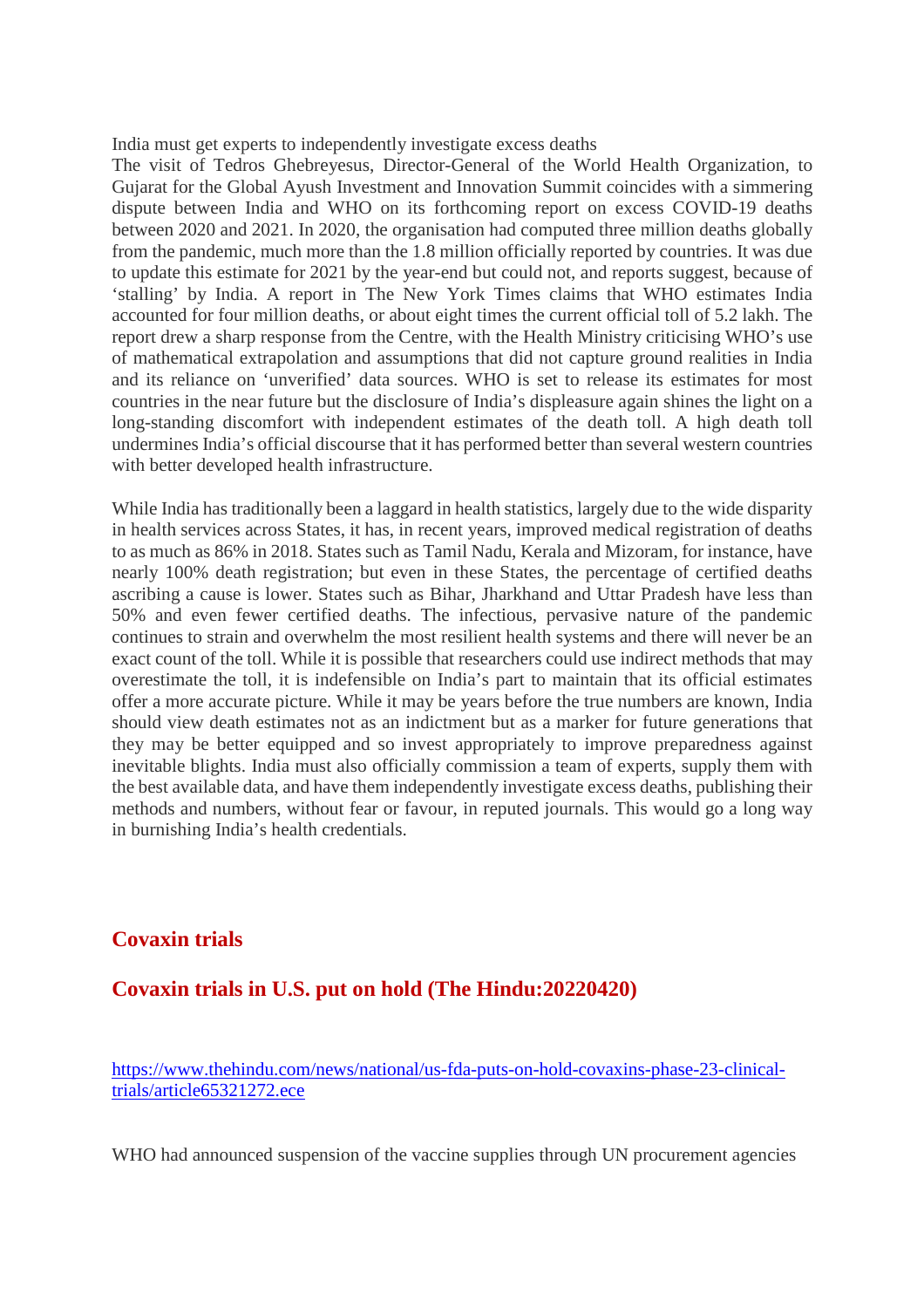The U.S. Food and Drug Administration (USFDA) has put on hold the phase 2/3 clinical trials of Bharat Biotech's COVID-19 vaccine Covaxin in the U.S.

Bharat Biotech's partner in the U.S. Ocugen in a release said it was informed by the USFDA that its phase 2/3 immuno-bridging and broadening study for Covaxin (BBV152), OCU-002, had been placed on clinical hold.

#### **Omicron variant**

#### **Continuing to monitor 'several descendent lineages' of Omicron variant: WHO (The Hindu:20220420)**

https://www.thehindu.com/sci-tech/health/continuing-to-monitor-several-descendentlineages-of-omicron-variant-who/article65316988.ece

The Rajiv Gandhi General Hospital, Chennai, which had experienced tumultuous days with teeming corona patients since the start of the coronavirus pandemic first wave, has now silently recorded A DAY WITHOUT CORONA PATIENTS, seen on empty beds at Rajiv Gandhi Government General Hospital in Chennai.

The Rajiv Gandhi General Hospital, Chennai, which had experienced tumultuous days with teeming corona patients since the start of the coronavirus pandemic first wave, has now silently recorded A DAY WITHOUT CORONA PATIENTS, seen on empty beds at Rajiv Gandhi Government General Hospital in Chennai. | Photo Credit: JOTHI RAMALINGAM B

WHO said that it is working with scientists to further assess the characteristics of these lineages and their public health implications.

The World Health Organisation has said that it is continuing to monitor "several descendent lineages" of the Omicron variant of the coronavirus, including two new sublineages that have additional mutations associated with potential "immune escape characteristics." The COVID-19 Weekly Epidemiological Update, released by WHO on Tuesday, said that the Omicron variant remains the dominant variant circulating globally.

WHO said it continues to monitor several descendent lineages under the Omicron Variant of Concern, including BA.1, BA.2, BA.3 as well as now BA.4 and BA.5. It also includes BA.1/BA.2 circulating recombinant forms, such as XE.

"A small number of sequences of BA.4 and BA.5 descendent lineages have now been detected in a few countries. Both have additional mutations in the Spike region (S:L452R, S:F486V) and unique mutations outside of Spike. The S:L452R and S:F486V mutations are associated with potential immune escape characteristics," the global health organisation said.

It added that it is working with scientists to further assess the characteristics of these lineages and their public health implications. "WHO recommends countries to continue surveillance,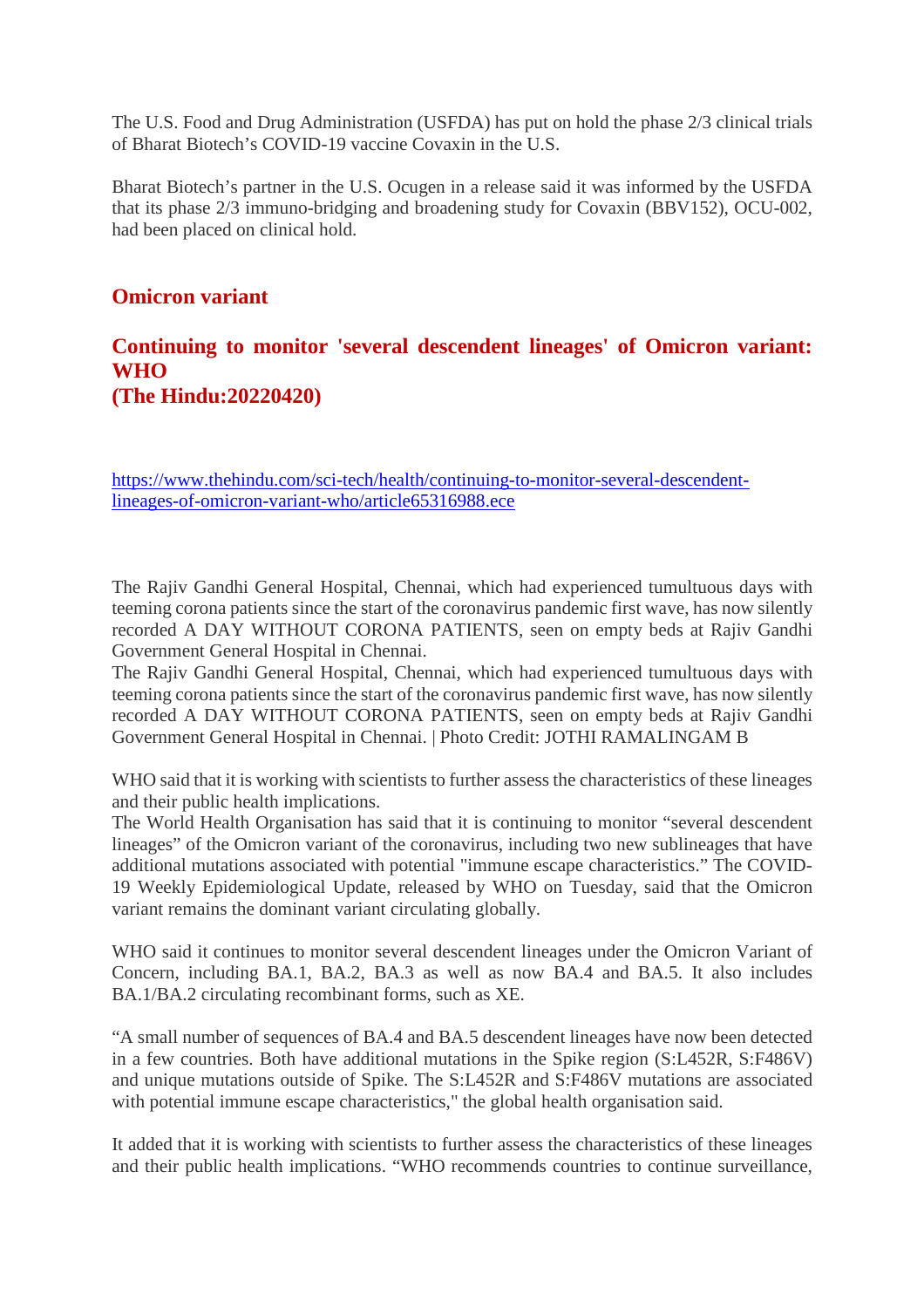where possible, and rapid data sharing on publicly available databases." According to WHO, the SARS-CoV-2 virus continues to evolve. With such intense transmission worldwide, further variants, including recombinants, will emerge. "This is expected." WHO is tracking the two new sublineages (BA.4 and BA.5) as part of the Omicron variant.

These variants have additional mutations that need to be further studied to understand their impact on immune escape potential. Only a few dozen sequences of these variants have been reported from a handful of countries.

WHO is working with scientists to better understand their current spread as well as any potential impact they may have.

WHO said that Omicron's properties of immune escape have been associated with the rapid and almost synchronous increase in the global incidence of COVID-19 cases reported until the end of January 2022.

A further increase observed at the beginning of March was driven primarily by a delayed increase in case incidences in the Western Pacific Region and a rebound in the number of new cases reported in the European Region.

"This trend was likely due to a combination of factors, including the predominance of the Omicron Pango lineages BA.1, and then BA.2, with a transmission advantage over other Omicron lineages; relaxation of public health and social measures (PHSM); and waning of humoral immunity following vaccination and/or prior infection," it said.

"The recent detection of emerging recombinants of the Delta-Omicron and Omicron descendent lineages requires ongoing close monitoring." The WHO update added that globally, during the week of April 4 through 10, the number of new COVID-19 cases and deaths has continued to decline for a third consecutive week, with over 7 million cases and over 22,000 deaths reported, a decrease of 24 per cent and 18 per cent respectively, as compared to the previous week.

All regions reported decreasing trends in the number of new weekly cases and deaths. As of April 10, over 496 million confirmed cases and over 6 million deaths have been reported globally.

"These trends should be interpreted with caution as several countries are progressively changing their COVID-19 testing strategies, resulting in lower overall numbers of tests performed and consequently lower numbers of cases detected," it said.

Over 11 billion vaccine doses have been distributed globally. WHO however noted that substantial inequities remain, with only 11 per cent of those in low-income countries (LICs) having completed the primary series; and major differences among regions, with vaccination coverage ranging from 82 per cent in the Western Pacific Region to 13 per cent in the African Region.

"There is particular concern about reaching the most vulnerable populations who remain unvaccinated, particularly those of older age and those with comorbidities," it said, adding that globally, an estimated 35 per cent of those aged 60 years and over are awaiting completion of the primary vaccination series.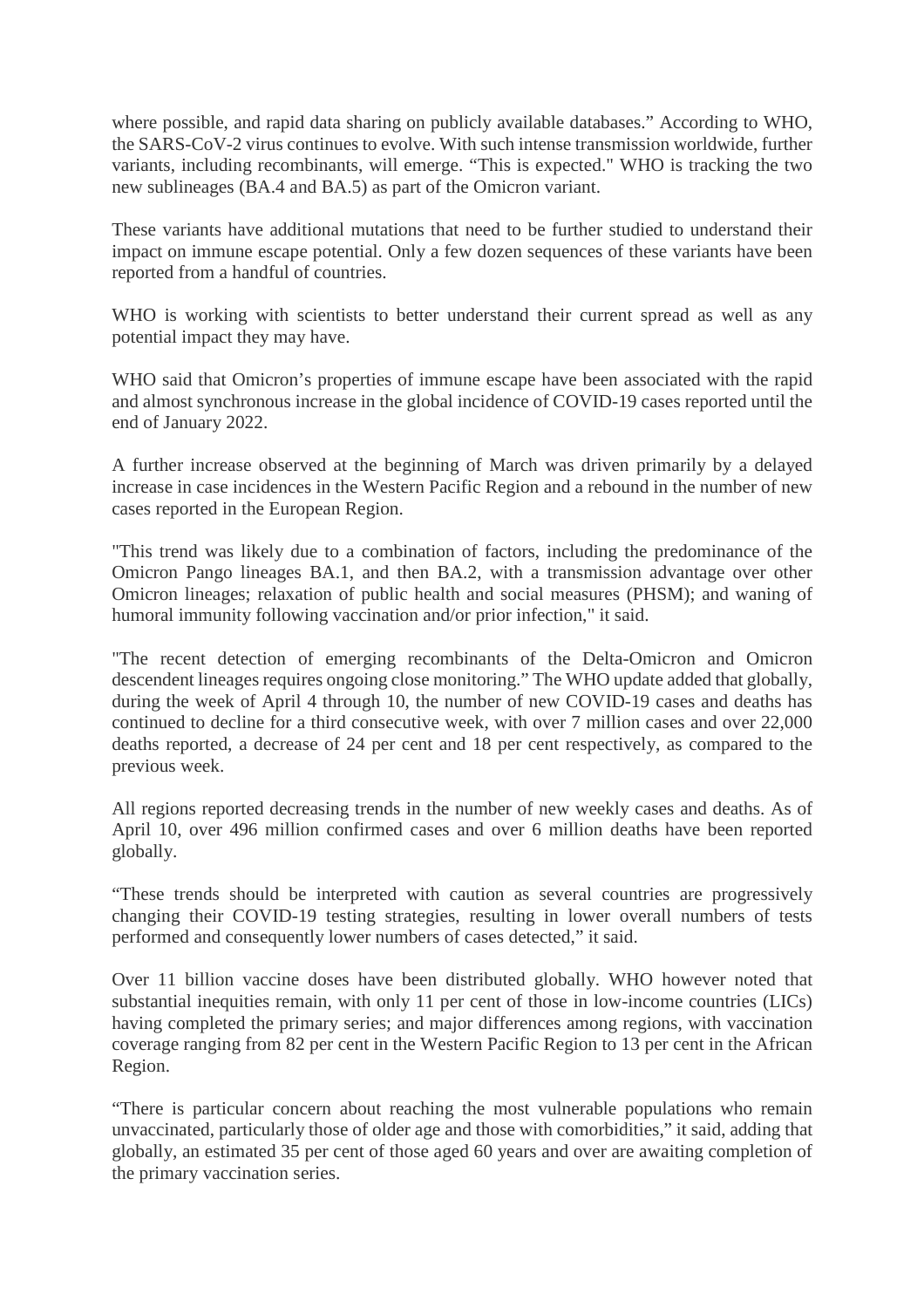#### **How long does menopause last?**

**The "pause" in the term "menopause" might suggest that this phase of life is brief or temporary, little more than an annoying interruption. But in reality, the symptoms associated with menopause can last for a decade or more, and at least one symptom may never get better (The Indiann Express:20220420)**

https://indianexpress.com/article/lifestyle/health/how-long-does-menopause-last-7876213/

MenopauseThe symptoms associated with menopause can last for a decade or more, and at least one symptom may never get better, health care providers say. ( Source: Aileen Son/The New York Times) Written by Alice Callahan

(Science Times: Ask Well)

How long does menopause actually last? And how do you know when (or if) you are done?

The "pause" in the term "menopause" might suggest that this phase of life is brief or temporary, little more than an annoying interruption. But in reality, the symptoms associated with menopause can last for a decade or more, and at least one symptom may never get better.

Technically, menopause begins after a woman's final menstrual period, said Dr. Stephanie Faubion, director of Mayo Clinic Women's Health. But because there's no sounding trumpet to mark your final period, and menstrual cycles are often irregular during this time, health providers won't usually diagnose menopause until you've gone a full year with no periods, Faubion explained. "Then, you're postmenopausal for the rest of your life," which may be as much as one-third to one-half of a woman's life span, she noted.

In the United States, the average age of the final menstrual period is 52, according to the U.S. Department of Health and Human Services. But anything older than 45 is considered normal, and about 95% of women reach this milestone by age 55, said Faubion, who is also medical director of the North American Menopause Society.

ALSO READ |Heart disease risk and depression: a new study explores whether the two may be linked

However, the symptoms of menopause can begin several years before a woman's final period and continue for years afterward. The intensity and duration of symptoms can vary a great deal, Faubion noted; some women experience little bother and others find that symptoms interfere significantly with their lives and work.

The first sign that you are entering the menopausal transition is usually a change in your menstrual cycles; periods can become closer together or further apart, and bleeding may be lighter or heavier, said Siobán Harlow, director of the Center for Midlife Science at the University of Michigan School of Public Health. These changes can be unpredictable and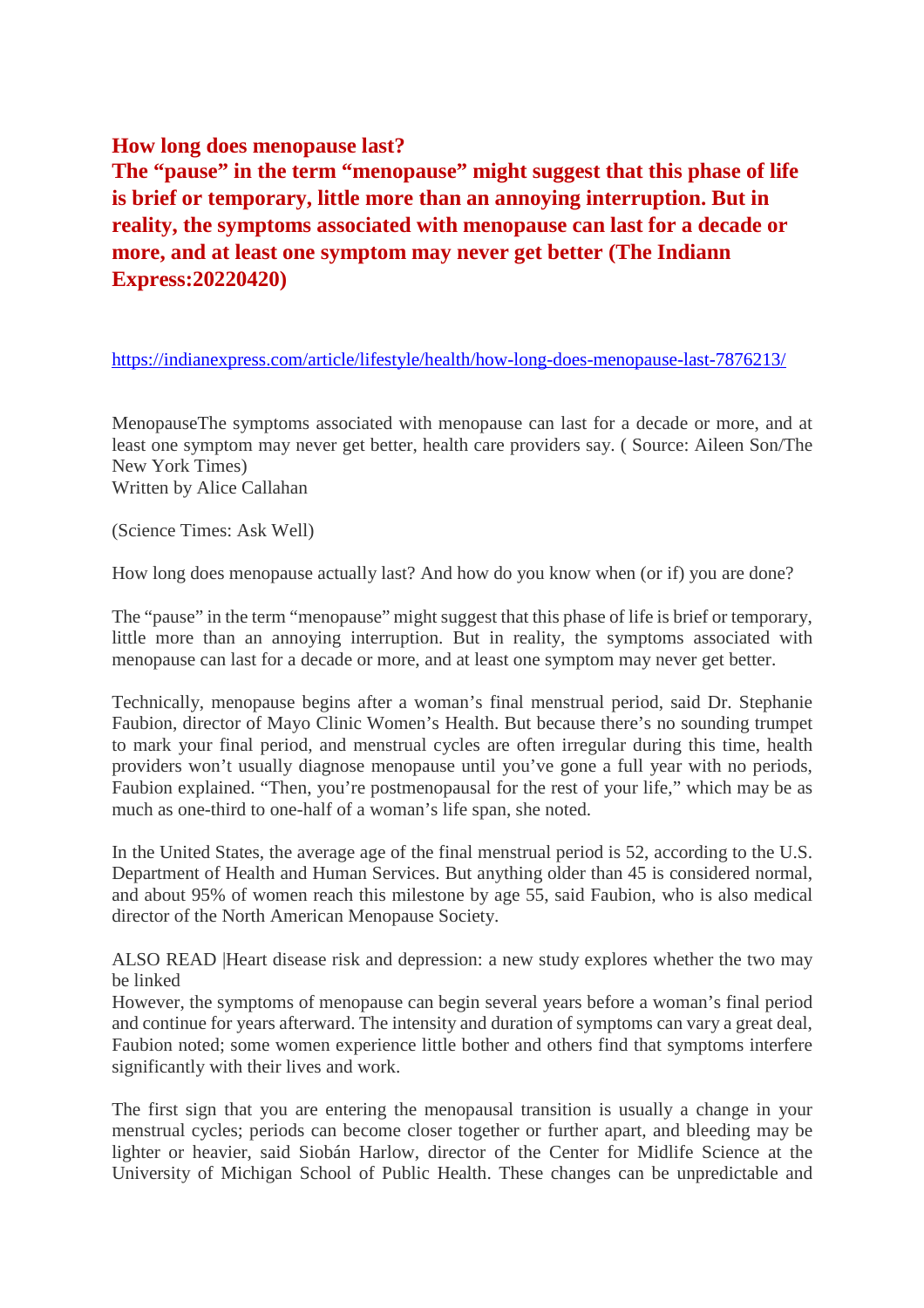unnerving, and in women who experience heavier periods, it's possible to have a dangerous amount of blood loss, warranting medical care, Harlow said.

At the same time, fluctuations in estrogen can cause someone to "start having hot flashes and night sweats, or get a migraine headache, or not sleep well, or feel super irritable," Faubion said. Then, they might have a few normal cycles and a respite in symptoms, followed by a resurgence, she said. An array of other symptoms can also occur with the menopausal transition, including depression, anxiety, brain fog, changes to skin and hair, joint pain and vaginal dryness.

Once you go 60 days without bleeding, you're in what is known as the late menopausal transition; from here, most women will have their final period within two years, said Dr. Nanette Santoro, a professor of obstetrics and gynecology at the University of Colorado School of Medicine. In this stage, she said, "symptoms tend to ramp up, so if they were annoying in the early transition, they get a little worse."

Hot flashes, sometimes accompanied by night sweats, are among the most common menopausal symptoms, experienced by as many as 80% of women. In one 2015 study of about 1,500 U.S. women who experienced frequent hot flashes or night sweats, these symptoms lasted for an average of 7.4 years in all, usually beginning several years before their final period and continuing for an average of 4.5 years afterward. Women who began experiencing hot flashes earlier in the menopausal transition — before they hit the milestone of 60 days without a period — had to put up with these symptoms for longer, a total of 11.8 years on average. "If it begins early, it can be a very long, annoying menopause," Santoro said, and given this, "you may want to seek help sooner rather than later."

Of several racial and ethnic groups included in the 2015 study, women of Japanese and Chinese descent had the shortest duration of hot flash symptoms (an average of 4.8 and 5.4 years), and Black women had the longest, with an average of 10.1 years. In a study published in February, Harlow and her colleagues reviewed evidence that Black women in the United States also had, on average, earlier menopause and a greater incidence of depression and sleep disturbance associated with menopause when compared with white women. The authors proposed that these disparities could be linked, at least in part, to greater financial strain and life stress, experiences with discrimination and less physical activity — all of which, the authors noted in the study, "have roots in systemic racism."

Most menopausal symptoms will eventually subside after an average of seven to nine years, but about a third of women will have symptoms for a decade or longer, Faubion said. A health care provider who is well versed in menopause can help you navigate treatment options, including hormone therapy, which can make symptoms much more manageable, she added.

One symptom that typically doesn't get better is vaginal dryness, which can also be accompanied by painful sex, greater urinary urgency and more frequent urinary tract infections, Faubion said. These symptoms worsen with time, so it's worth seeking treatment promptly. This may include over-the-counter lubricants or moisturizers or prescription vaginal estrogen treatments, she said.

ALSO READ |World Liver Day 2022: Expert answers frequently asked questions Once you hit menopause, Santoro said, you're technically in it for life. But you'll know you're done with the changes of menopause when its other symptoms improve. "They just go away,"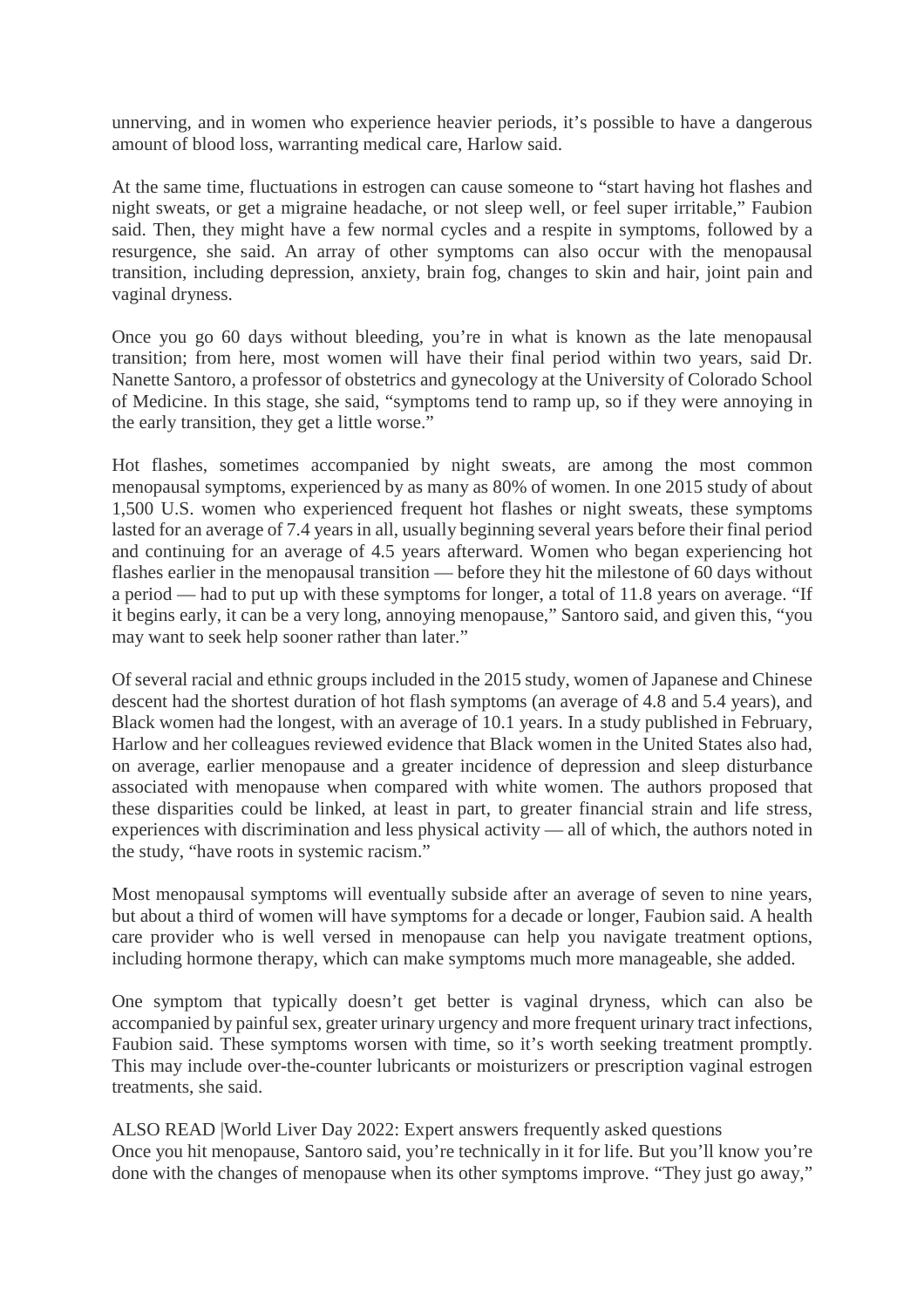and some women describe a feeling of "postmenopausal zest" at this stage, Santoro said. The hormonal fluctuations settle, and by the time women reach age 65 or 70, they are dealing more with the changes of aging than with changes in reproductive hormones, Harlow said.

And there are several upsides to going through menopause. Painful conditions like fibroids and endometriosis often improve, for example, and you no longer need to worry about periods or getting pregnant, Faubion said; though she emphasized that sexually transmitted infections remain a risk and a reason to keep condoms in your life.

In this sense, menopause is truly a midlife passage — and while it can be longer and stormier than expected — you can look forward to relief on the other side.

#### **Ankylosing spondylitis**

**Ankylosing spondylitis in women: Here's what you need to know Regular physical exercise, infection prevention, early treatment, avoiding smoking and alcohol, and consuming a healthier diet can help slow down the progression of the condition, a doctor says (The Indiann Express:20220420)**

#### https://indianexpress.com/article/lifestyle/health/ankylosing-spondylitis-women-health-7873230/

women health, women neck pain, Ankylosing spondylitis, Ankylosing spondylitis in women, what is Ankylosing spondylitis, what causes Ankylosing spondylitis, indian express newsAS is a chronic systemic inflammatory rheumatic disease affecting the spine, sacroiliac joints, hips, shoulders, peripheral joints, and sites of attachment of ligaments and tendons. (Photo: Getty/Thinkstock)

Ankylosing Spondylitis (AS) is a chronic systemic inflammatory rheumatic disease affecting the spine, sacroiliac joints, hips, shoulders, peripheral joints, and sites of attachment of ligaments and tendons. It can also involve other organs like eyes, lungs, aorta, heart, and kidneys, explains Dr Ashit Syngle, senior consultant physician and rheumatologist, Fortis Multispecialty Hospital, Mohali.

According to the doctor, while the prevalence in India is about less than 1 per cent of the population, the disease affects the quality of life in women.

#### ALSO READ |World Liver Day 2022: Signs that all is not well with your liver

"AS commonly occurs in people between the ages of 17 and 45 years. In some cases, the diagnosis has been as early as in their adolescence. The age of onset is about the same in men and women. Women, however, are diagnosed at a later stage because of the misconception that it primarily affects men, delaying treatment," he says, adding that the disease can be treated with the help of modern medication, which allows patients to lead a healthy and productive life.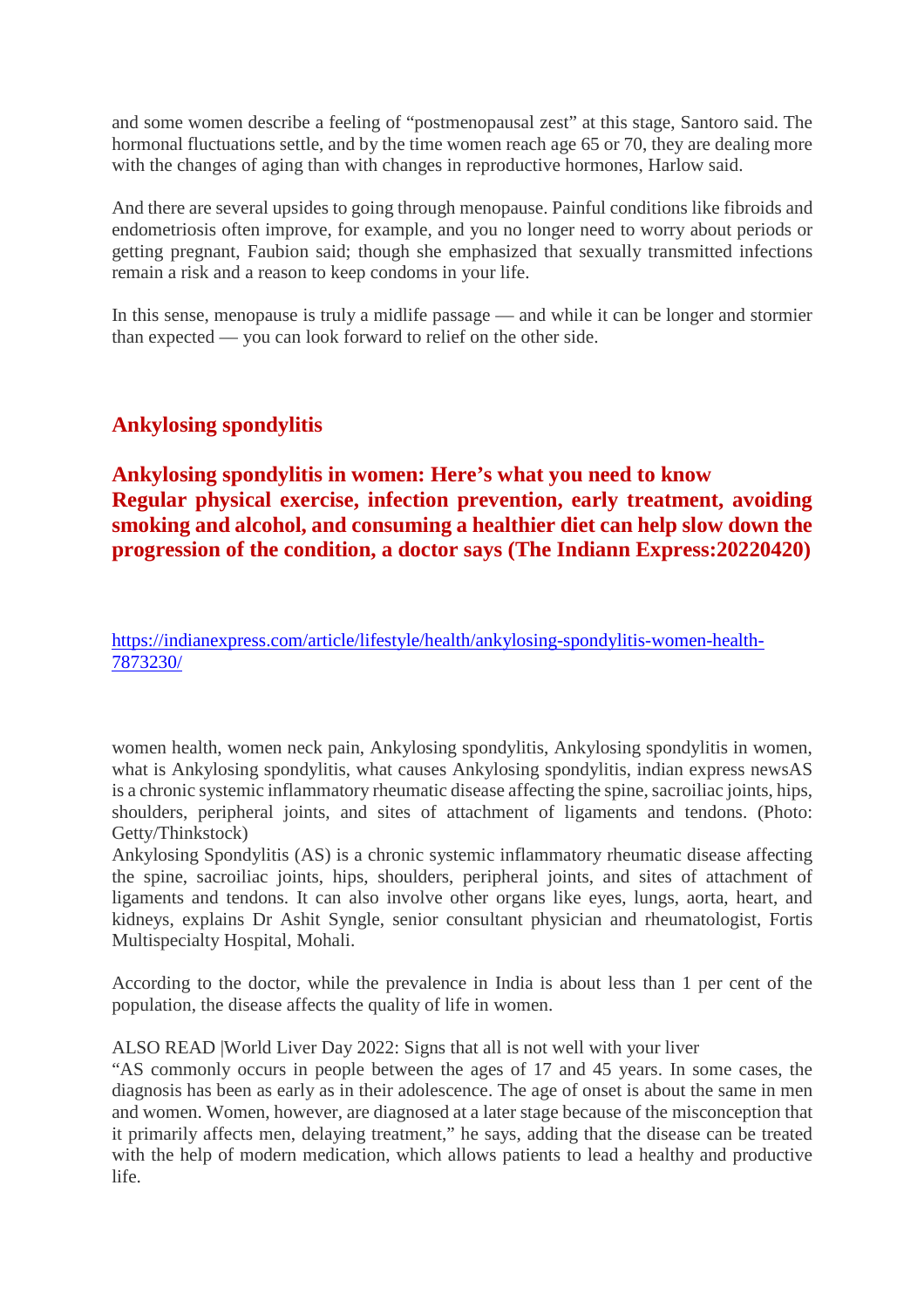What women need to know

Different immunological, hormonal, and genetic responses in women with AS are responsible for different disease manifestations.

ALSO READ |Amid surge in fibromyalgia cases in Covid patients, experts share symptoms and tips to stay safe

1. Presentation and delay in diagnosis

There are known differences in clinical symptoms reported by female patients. Some of these are a low frequency of typical inflammatory back pain, more prominent upper thoracic and neck or widespread pain, along with less severe or slower progression of radiographic damage, says Dr Syngle.

There is a similar disease called 'non-radiographic axial spondyloarthritis' which has identical symptoms but without causing radiographic damage — that is joint destruction and systematic bone loss. This condition is more common in women and patients who have suffered from extensive pain and are twice as likely to have a delayed diagnosis, he adds.

"Radiological progression in women is slower as compared to men. Women seem to have higher progression in the cervical spine and men in the lumbar spine. This leads to delayed diagnosis and even misdiagnosis. Women, therefore, have a higher disease burden and are significantly less responsive to treatment."

women health, women neck pain, Ankylosing spondylitis, Ankylosing spondylitis in women, what is Ankylosing spondylitis, what causes Ankylosing spondylitis, indian express news Typical inflammatory back pain, more prominent upper thoracic and neck or widespread pain are symptoms. (Photo: Getty/Thinkstock)

2. Extra-articular manifestations

Apart from musculoskeletal tissues, AS can also involve other organs. Women frequently have enthesitis (inflammation at sites of attachment of ligaments and tendons) and intestinal involvement (inflammatory bowel disease or IBD), whereas male patients may have anterior uveitis more frequently, the doctor explains.

ALSO READ |Count on these easy-to-follow Ayurvedic remedies to help manage joint pain 3. Treatment response and drug adherence

The treatment response may vary among genders. Treatment efficacy of certain biologic drugs is significantly lower in women with AS, and hence they are noted to have a significantly lower drug adherence. The goal of treatment is to manage symptoms and prevent structural damage.

Reproductive and mental health

According to Dr Syngle, even though AS does not directly affect a woman's fertility, it does affect them during their peak reproductive years. "It is advisable that women with AS who are pregnant or trying to conceive should work with their doctors to find the right medications to manage inflammation. They are also more likely to suffer from psychological conditions like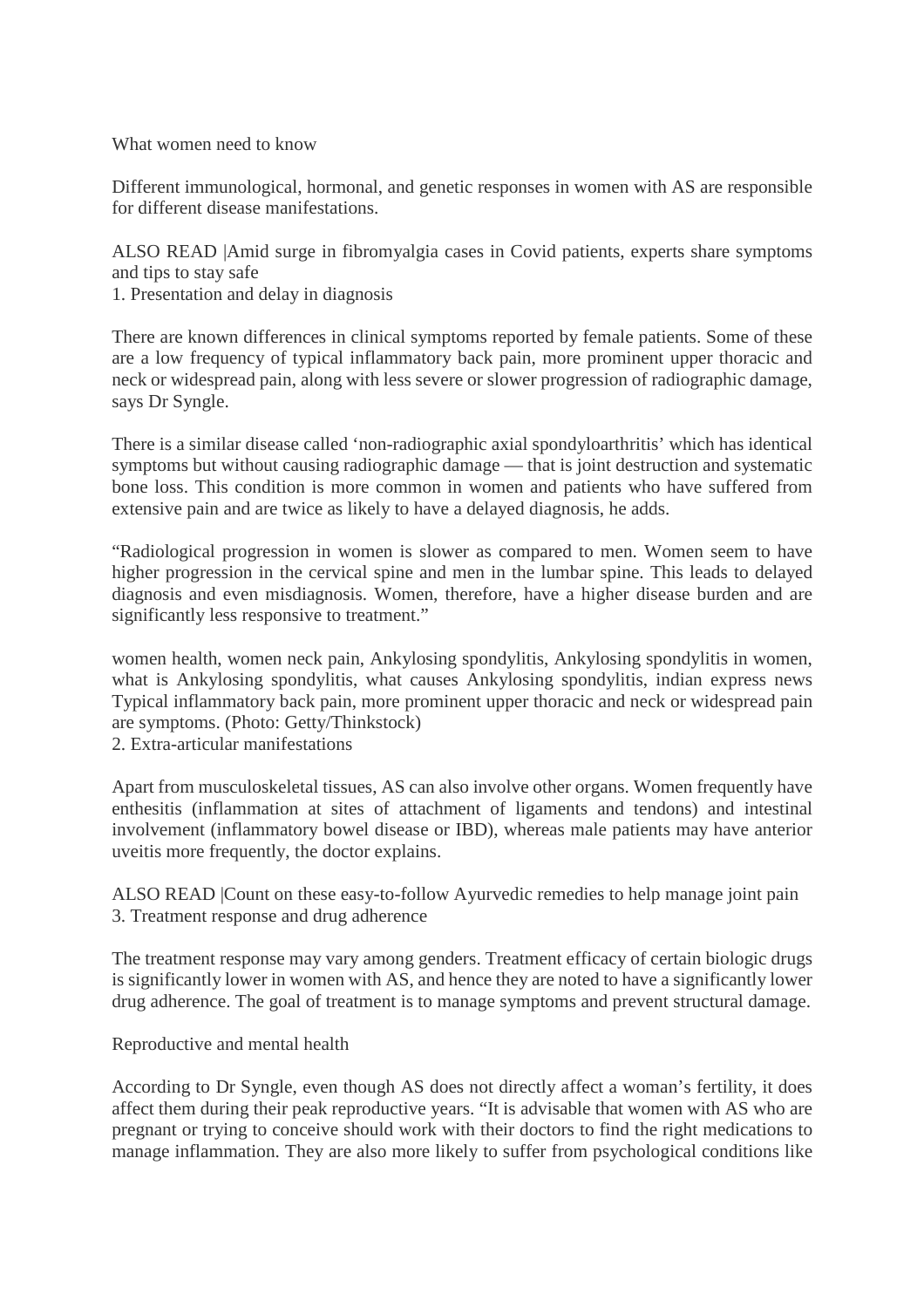anxiety and depression. In such circumstances, one may find help from professionals, friends, family, or support groups," he says.

#### **World Liver Day 2022**

#### **World Liver Day 2022: Signs that all is not well with your liver Fluid retention is the most common sign of liver disease, appearing in 50 per cent of people who have cirrhosis(The Indiann Express:20220420)**

https://indianexpress.com/article/lifestyle/health/world-liver-day-2022-signs-liver-healthsymptoms-7876242/

World Liver Day 2022, World Liver Day, liver health, healthy liver, unhealthy liver, signs of an unhealthy liver, cirrhosis, liver cirrhosis, health, indian express newsWhen your liver is unable to filter toxins, they may travel to your brain. The resulting condition, known as 'hepatic encephalopathy'. (Photo: Getty/Thinkstock)

The liver is one of the most important organs that helps with digesting food and ridding your body of toxic substances. According to Dr Prashant Shinde, consultant paediatric gastroenterologist and hepatologist at Yashoda Hospitals Hyderabad, liver problems can be caused due to a variety of factors such as viruses, alcohol use, obesity, and inherited (genetic) issues.

"With time, conditions that damage this organ can lead to scarring (cirrhosis), which in turn can cause liver failure, a life-threatening condition. But, early treatment may give the liver time to heal," he says.

ALSO READ |World Liver Day 2022: Expert answers frequently asked questions On the occasion of World Liver Day today, Dr Shinde lists four of the most common signs of liver failure and the possible treatments. Read on.

#### 1. Fluid retention

Per the doctor, this is the most common sign of liver disease, appearing in 50 per cent of people who have cirrhosis, a condition in which scar tissue replaces healthy liver tissue. Accumulating fluid may cause "distension in your abdomen or swelling in your legs".

"This happens when high blood pressure develops in your liver veins or when your liver is unable to make albumin protein that prevents leaks from your bloodstream into tissue".

Treatment options: A low-sodium diet may help alleviate mild fluid retention. For moderateto-severe retention, your doctor may prescribe diuretics, commonly known as 'urine pills'. Severe cases often call for paracentesis, using a needle to drain abdominal fluid.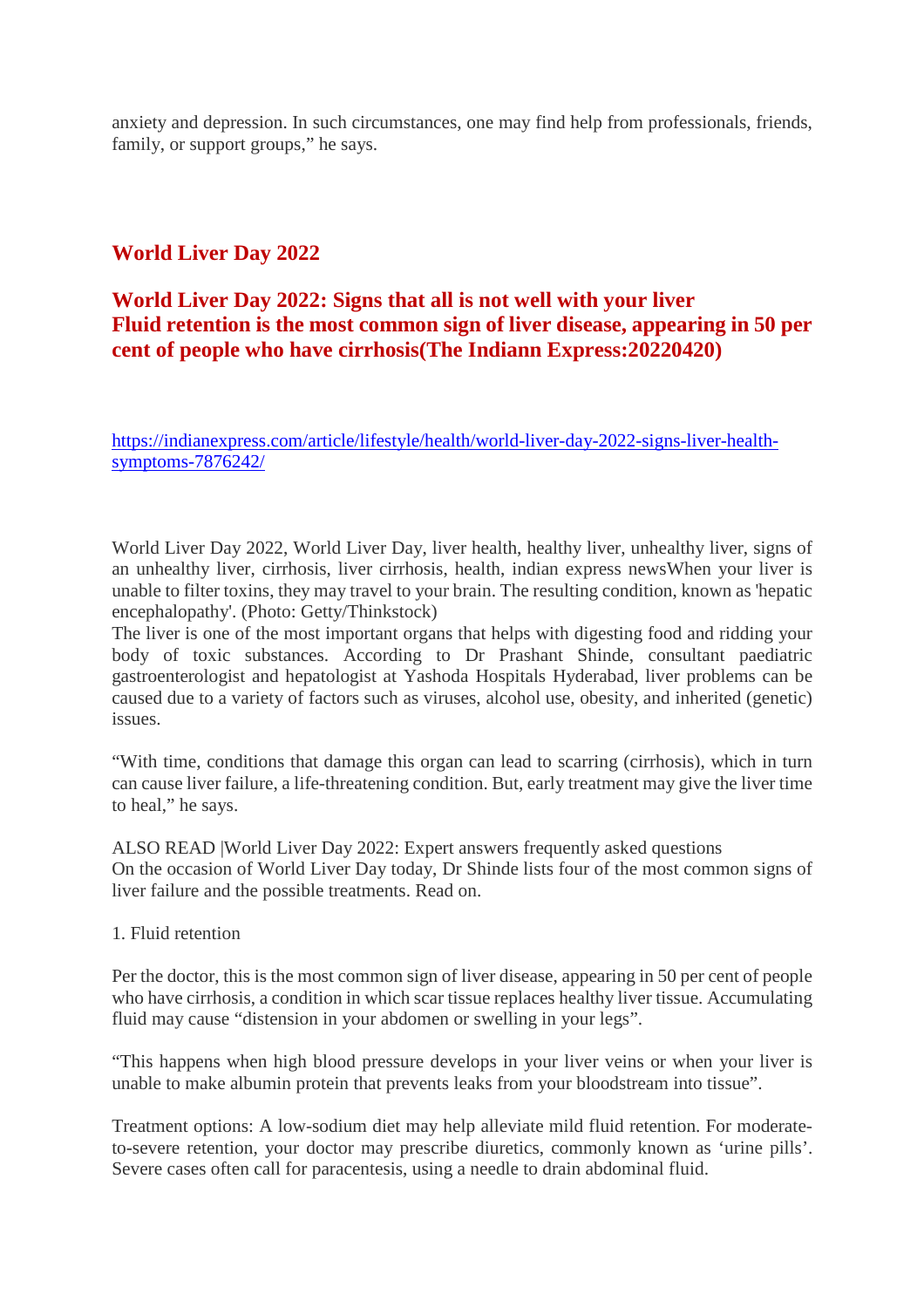ALSO READ |Eight simple tips to keep your liver healthy 2. Jaundice

It causes darker urine and a yellowish tint in skin or the whites of your eyes. It happens when bilirubin, a pigment that forms when red blood cells break down, builds up in your bloodstream. A healthy liver absorbs bilirubin and converts it into bile. Your body then excretes it in stool. When the liver is sick, it may not function optimally, the doctor explains.

Treatment options: Jaundice is a one of the signs of liver failure; if you have it, your doctor may evaluate you for a liver transplant depending on the cause.

World Liver Day 2022, World Liver Day, liver health, healthy liver, unhealthy liver, signs of an unhealthy liver, cirrhosis, liver cirrhosis, health, indian express news Cirrhosis creates an opportunity for bleeding in the liver. (Photo: Getty/Thinkstock) 3. Bleeding

Dr Shinde says the liver typically cycles about 25 per cent of blood from the portal vein. But cirrhosis creates an opportunity for bleeding. The patient may vomit blood or notice blood in stool or rectal bleeding.

"Usually, the flow through the liver is like driving through a highway — it's rapid. But, when you have cirrhosis, that highway, because of scarring, becomes a bumpy road. Consequently, the blood tries to find detours, which send it to the spleen that enlarges as it tries to relieve the congestion. Varicose veins may develop in your esophagus and stomach.

ALSO READ |Born without a food pipe, a 22-month-old boy from Oman was treated in a Hyderabad hospital

"A healthy liver produces clotting proteins. But, a sick liver can't. An enlarged spleen collects platelets from your bloodstream. A low platelet count makes you more susceptible to nosebleeds and bleeding gums."

Treatment options: If you're vomiting blood, go to the emergency room. Doctors will evaluate and stop your bleeding using an upper gastrointestinal endoscopy. If bleeding is severe, they may implant a stent to connect veins running in and out of your liver and create a new pathway for blood.

4. Confusion

When your liver is unable to filter toxins, they may travel to your brain. The resulting condition, known as 'hepatic encephalopathy', can cause confusion, memory problems, lethargy, and coma.

Treatment options: The standard treatment is the laxative lactulose; it binds to toxins in the colon and flushes them out before they get into your bloodstream. Next level is a liver transplant.

Four tips for keeping your liver healthy:

1. Exercise at least five times a week for at least 30 minutes.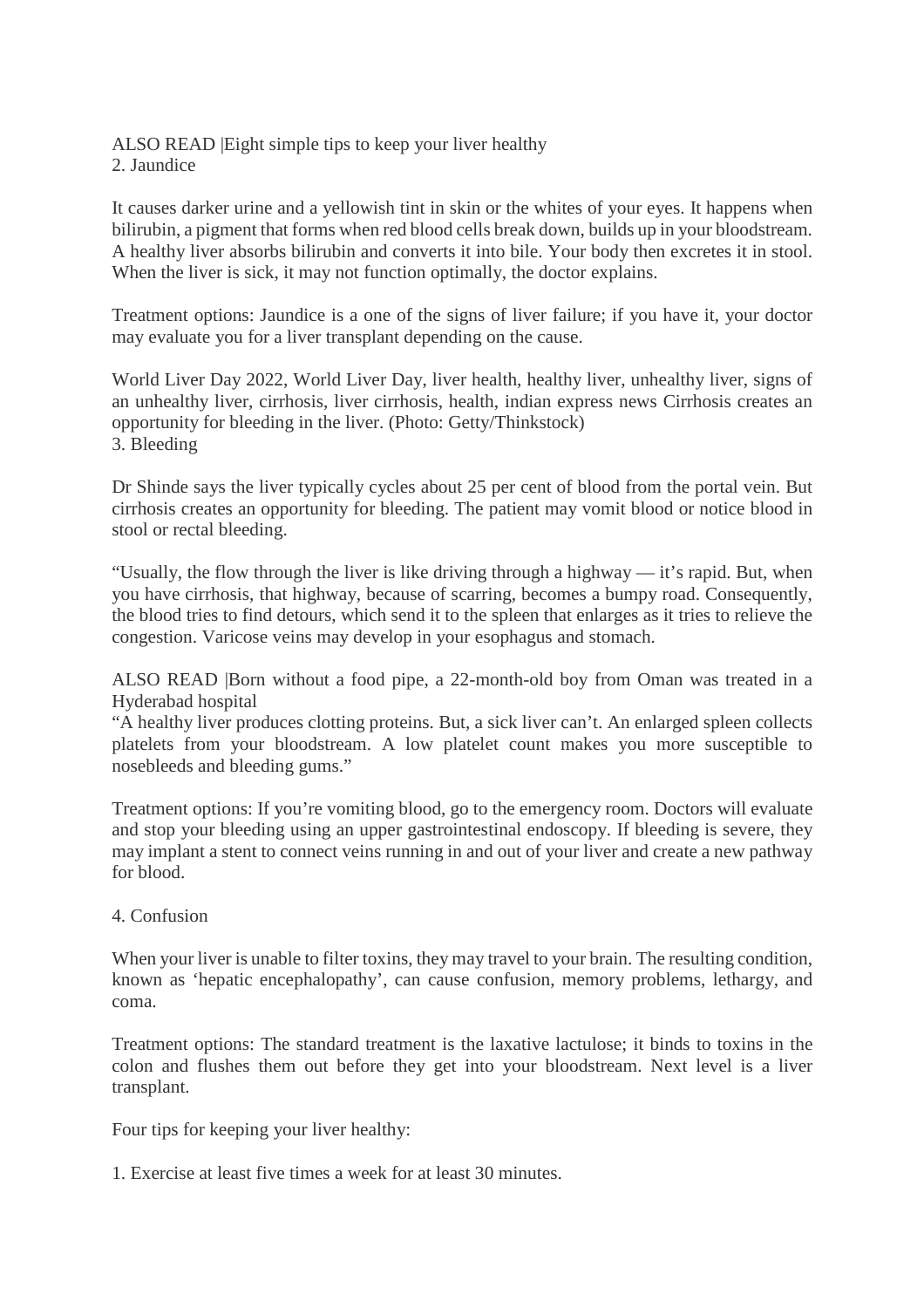2. Eat a healthy diet that is low in refined sugars, processed foods, sweets, sodas, and refined carbohydrates. Choose fruits, vegetables and high-fibre foods.

3. Avoid alcohol.

4. Maintain a healthy weight.

#### **Ayush products**

**Huge demand for Ayush products, services; market size has crossed \$18 billion: Ayush Secretary**

**Ahead of the Global Ayush Investment and Innovation Summit 2022 beginning in Gandhinagar on April 20, Rajesh Kotecha, Secretary, Ministry of Ayush, says India has the potential to become a health and wellness hub, attracting investments and creating additional jobs. (The Indiann Express:20220420)**

https://indianexpress.com/article/lifestyle/health/huge-demand-for-ayush-products-servicesmarket-size-has-crossed-18-billion-ayush-secretary-7876349/

Written by Anuradha Mascarenhas | Pune |

April 19, 2022 4:00:20 pm

Kotecha, a former Vice Chancellor of Gujarat Ayurveda University, Jamnagar, said there is a huge demand for Ayush products and services worldwide.

Ahead of the Global Ayush Investment and Innovation Summit 2022 beginning in Gandhinagar on April 20, Rajesh Kotecha, Secretary, Ministry of Ayush, said the market size of AYUSH — Ayurveda, Yoga, Naturopathy, Unani, Siddha, and Homeopathy, the six Indian systems of medicine — grew to \$18.1 billion between 2014 and 2020.

Kotecha, a former Vice Chancellor of Gujarat Ayurveda University, Jamnagar, said there is a huge demand for Ayush products and services worldwide, and that an Ayush Export Promotion Council would be launched at the summit to promote exports in the Ayush sector.

Excerpts from an exclusive interview with 'The Indian Express':

Concerted efforts are being made to promote traditional systems of medicine. What are the challenges in the way?

A holistic patient-centred and individualised approach is the specialty of Ayurveda, and enables the patient-physician partnership to design or customise treatment and lifestyle advice in order to achieve the highest potential for well-being.

This awareness, combined with the increase in the publicly reported use of traditional medicine, has brought traditional medicine systems to the fore. The Government of India created a fullfledged Ministry of Ayush on November 9, 2014 with a mandate to promote and propagate Indian systems of medicine and homoeopathy. The ministry is committed to infuse the wisdom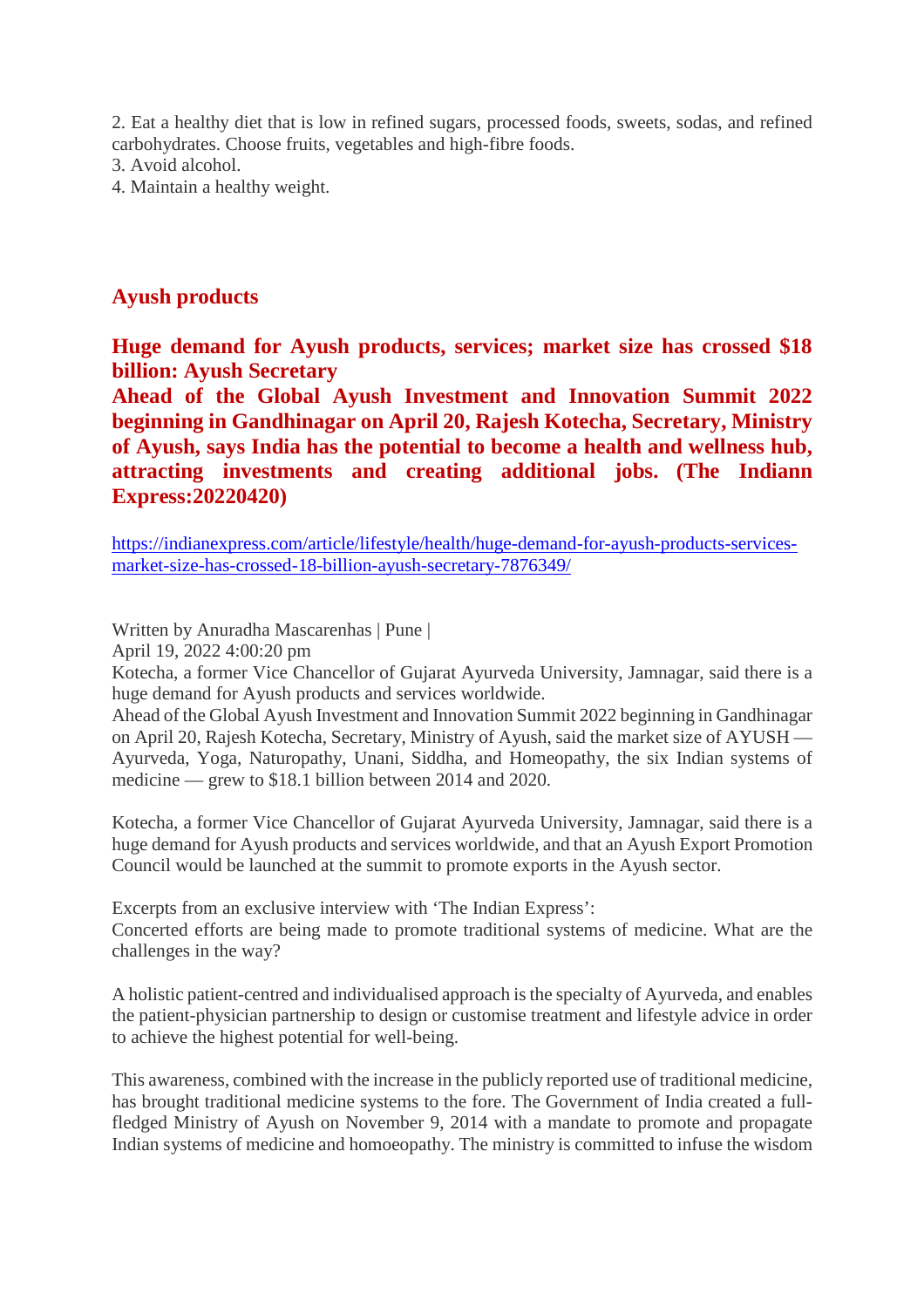of traditional medicine with the methodologies of modern science; scientifically validating the systems and presenting them in the scientific idiom, relating their efficacy to modern lifestyles.

Read |PM Modi to open Gandhinagar Ayush summit in WHO chief's presence What is the focus at the new WHO centre of Traditional Medicine at Jamnagar?

The Global Centre for Traditional Medicine (GCTM) will focus on four main strategic areas: evidence and learning; data and analytics; sustainability and equity; and innovation and technology to optimise the contribution of traditional medicine to global health.

GCTM is not a regional centre of the World Health Organisation (WHO), but will be the first and only global centre (office) for traditional medicine in the world. It will focus on building a solid evidence base for policies and standards on traditional medicine practices and products, and help countries integrate it as appropriate into their health systems and regulate its quality and safety for optimal and sustainable impact.

The summit aims at increasing investments and showcasing innovations in the field of traditional medicine. It is a unique attempt to foster long-lasting partnerships, boost exports, and nurture a sustainable ecosystem.

What has been the impact in the eight years since the creation of the Ayush ministry? What is planned at the upcoming summit?

The sector has seen a substantial increase in the market size. There has been a paradigm shift in the health-seeking attitude of the public toward Ayush systems. The market size of Ayush has grown in 2014-20 to reach \$18.1 billion. There is a huge demand for Ayush products and services worldwide.

The Global Ayush Innovation and Investment Summit in Gandhinagar will directly affect investment in the traditional medicine sector in India. India has the potential to become a health and wellness hub, attracting investments and creating additional jobs. Various stakeholders like Pharma industries, FMCG industries, innovators, entrepreneurs, farmers, etc. are converging for better linkages and tie-ups; many MoUs will be signed.

An Ayush Export Promotion Council will be launched during the summit, which will act as an enabler for promoting exports in the Ayush sector. We are committed to making India the favourite destination for medical value travel, and providing Ayush human resource to the world for Ayush-based medical health under the 'Heal in India' initiative.

Read |Global Centre for Traditional Medicine Indian systems have won hearts all over the world, says Sonowal

What role did traditional medicine systems play during the Covid-19 pandemic?

The Ministry of Ayush (MoA), Government of India, has undertaken several R&D and public health initiatives to harness the potential of Ayush systems to contain the impact of the Covid-19 pandemic.

The MoA collaborated with several research organisations to encourage, promote and advance evidence-based research on Ayush systems. There were well-designed clinical studies and preclinical studies in collaboration with reputed institutes like CSIR, ICMR, AIIMS Jodhpur,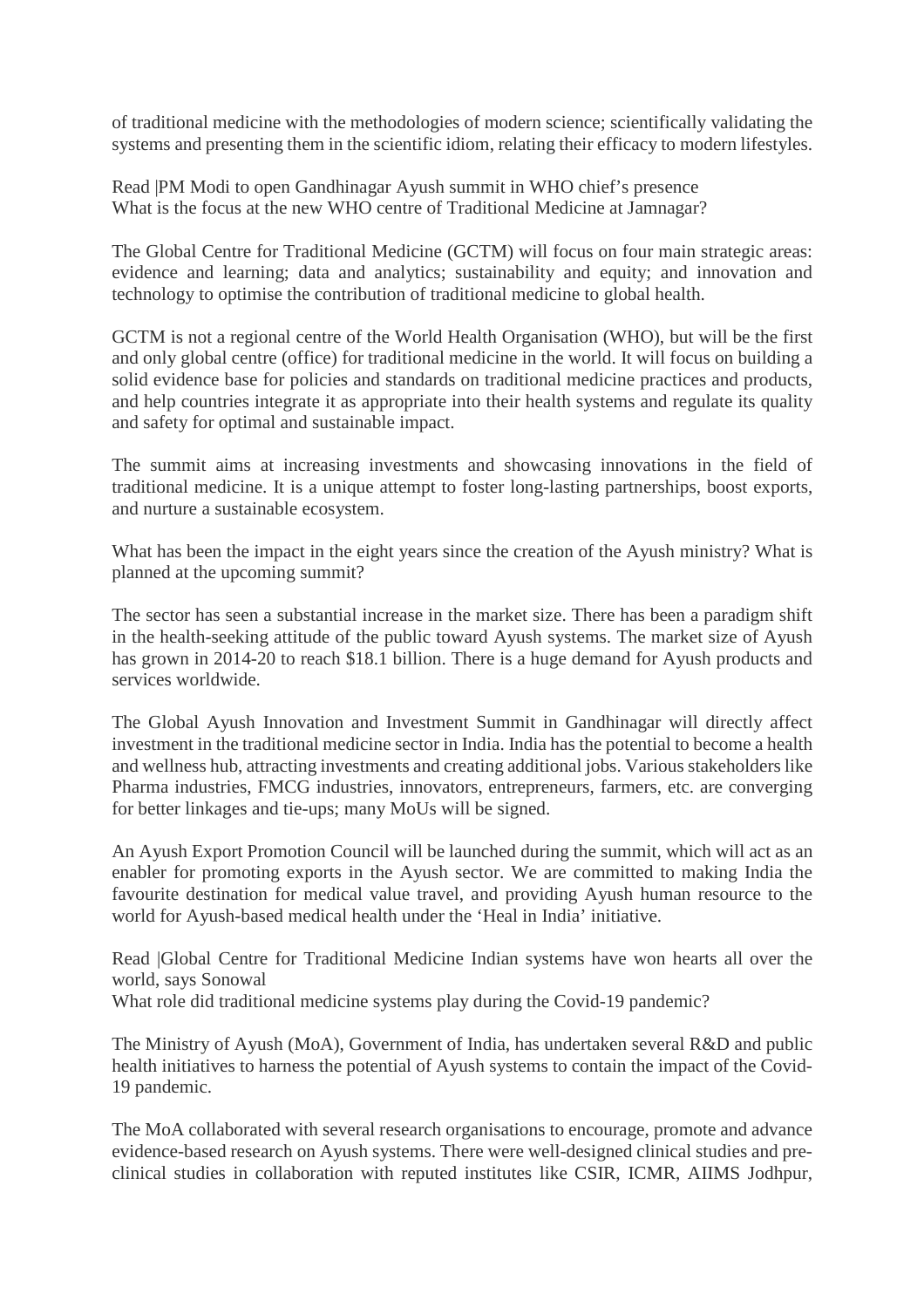KGMU Lucknow, MGIMS Wardha and DBT on Ayush interventions as standalone or adjunct to standard of care in asymptomatic and mild to moderate Covid-19 patients.

Ayush interventions — AYUSH-64 and Kabasura Kudineer — were repurposed based on promising results of research studies for the management of asymptomatic, mild to moderate Covid-19 as standalone and add-on intervention with standard care, and were distributed among the public benefitting more than 8 lakh population in drive mode. These have shown significant improvement in clinical recovery and duration of hospital stay without any progression of the disease to severe or critical stage.

Also, there was improvement in Quality of life (QoL) parameters and general well-being. As per a survey study covering over 1.35 crore population done through Sanjivani app, more than 89% population have reported to have benefited through Ayush system in Covid-19. The Ayush Ministry has also collaborated with the UK's London School of Hygiene and Tropical Medicine to conduct a study on Ashwagandha (Withania somnifera) for promoting recovery from Covid-19.

Check Out Express Premium Growing concern as wholesale inflation up to 14.55% DK Shivakumar: 'Hindus, Muslims, Christians, Cong will protect them' ExplainSpeaking: Indian stock markets — what lies ahead? CLICK HERE FOR MORE What is the roadmap for addressing opposition to the integration of traditional and modern systems of medicine?

India has a distinctive and unique traditional medicine base, with each system having their own philosophy, medicinal knowledge, perception, and practices. At present all these systems of healthcare along with modern medicine are being practised in India.

There is no point in replacing any system of healthcare. Rather, we are working towards better synergy among all healthcare systems so that the best could reach the patient. Efforts are also underway on many fronts to integrate all healthcare systems. There are many instances and successful integration stories of Ayush which would enable strategic integration into public health at large.

This integration has been realised through coordination and collaboration at various levels of healthcare between the Ministry of Health and Family Welfare and the Ministry of Ayush. The National Ayush Mission is an example of such elaborate integration, wherein health and wellness centres (HWCs) are being established across the country. Another effort at integration can be seen in the integration of Ayush systems in the National Programme for Prevention and Control of Cancer, Diabetes, Cardiovascular Diseases & Stroke (NPCDCS), wherein the implementation was done through collaboration of the Ayush Research Councils with the Directorate General of Health Services (DGHS), Ministry of Health and Family Welfare.

Such integration has enabled enhancing the functional communication and exchange of information among the different streams of medicine. The Ministry of Ayush and AIIMS together established The Department of Integrative Medicine at AIIMS, which is a remarkable initiative under the Centre of Excellence scheme of the Ministry of Ayush.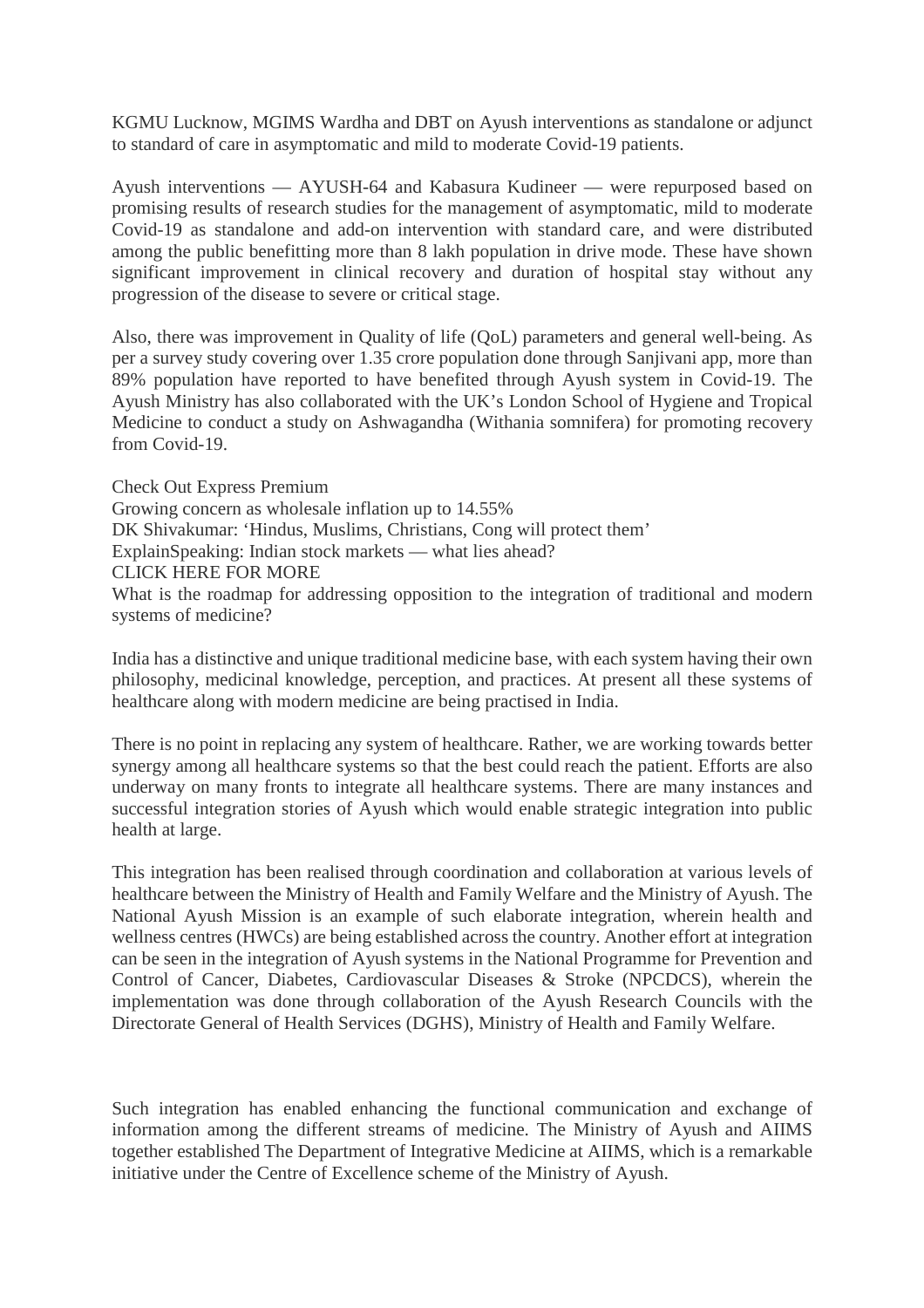Efforts are underway to set up integrated Ayush cancer care facilities at the National Cancer Institute at Jhajjar. Signing MoUs for 'undertaking collaborative research' to boost the acceptability of Ayush systems at the international level can also be seen as a directed effort for the development of Ayush systems as well as widening the scope of integration.

 $\triangle$  The above article is for information purposes only and is not intended to be a substitute for professional medical advice. Always seek the guidance of your doctor or other qualified health professional for any questions you may have regarding your health or a medical condition.

#### **World Liver Day 2022**

**World Liver Day 2022: Simple diet and lifestyle tips to improve liver health "Poor lifestyles, unhealthy eating habits, and the presence of dangerous pesticides, heavy metals in food can over-stress the liver," Dr Vinoda Kumary said**

**(The Indiann Express:20220420)**

https://indianexpress.com/article/lifestyle/health/world-liver-day-2022-lifestyle-measurestips-liver-health-diet-weight-exercise-yoga-7876028/

liverLiver is responsible for performing the most crucial functions related to digestion, immunity, storage of absorbed nutrients, excretion and metabolism (Source: Getty Images/Thinkstock)

The second largest organ in the body, liver plays a crucial role in digestion, making it absolutely essential to take care of it. To raise awareness about the same and the various liverrelated diseases, World Liver Day is observed on April 19, every year.

According to Dr Ashutosh Niranjan, dean and professor, General Surgery, Noida International Institute of Medical Sciences, "The liver is responsible for performing the most crucial functions related to digestion, immunity, storage of absorbed nutrients, excretion and metabolism. Keeping your liver in good shape is the key to preventing liver diseases."

The liver, however, doesn't show immediate signs and symptoms of deterioration unless damaged severely. So, one must consult an expert in case of nausea, vomiting, pain in the upper abdomen, and symptoms of jaundice, the expert said.

ALSO READ |World Liver Day 2022: Expert answers frequently asked questions

Talking about the common factors harming liver health, Dr Vinoda Kumary, deputy chief medical officer, Jindal Naturecure Institute added, "For most people, it does not function optimally as it is overburdened with both environmental and dietary toxins. Poor lifestyles, unhealthy eating habits, and the presence of dangerous pesticides and heavy metals in food are factors responsible for over-stressing our liver."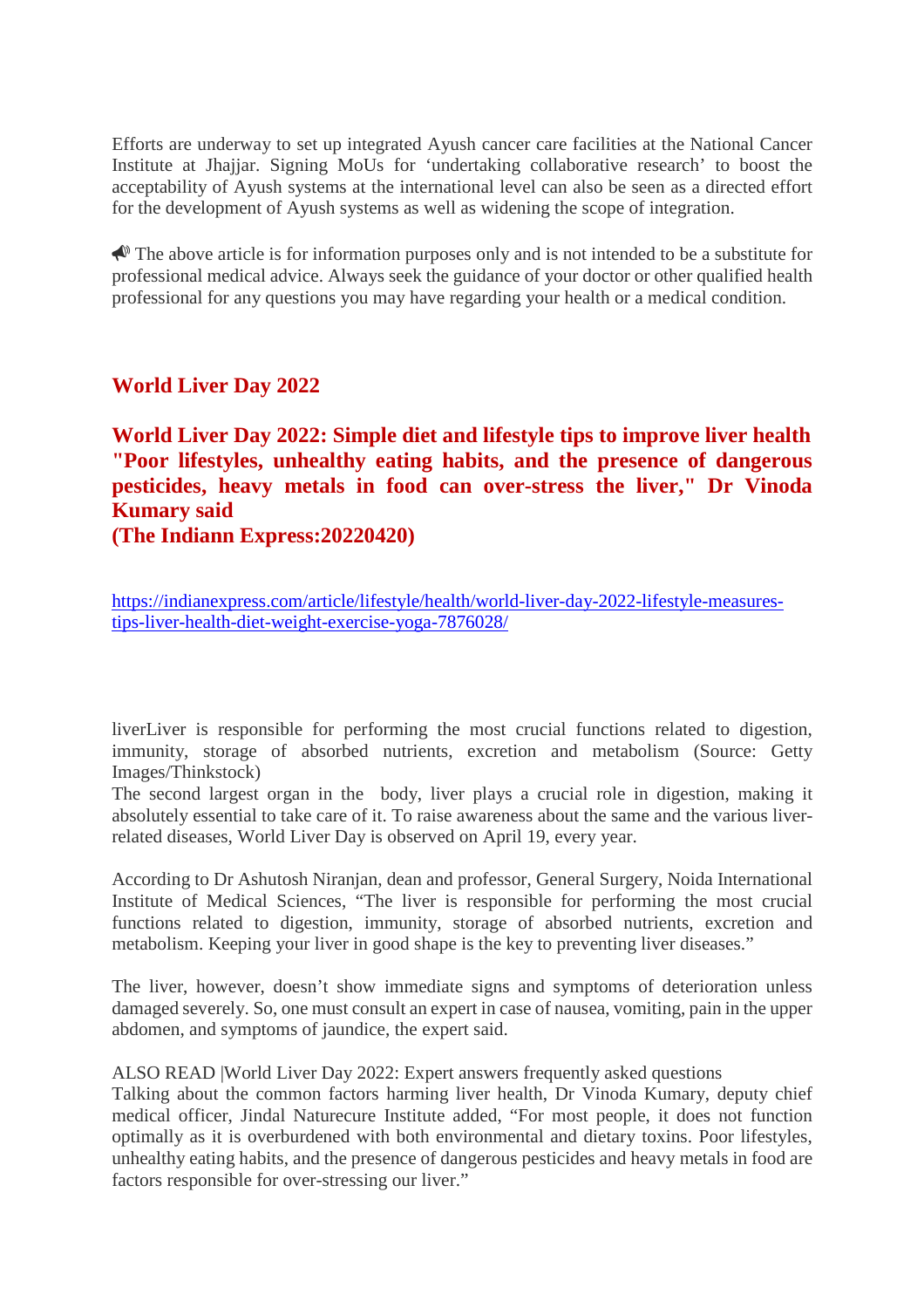Here are a few safe and effective habits that will keep your liver healthy, according to Dr Kumary.

Have a liver and gut-friendly diet

Your diet should be balanced, healthy and must contain nutrients that promote gut and liver health. "A 6 per cent reduction in body weight can reduce the fat levels in your liver by up to 40 per cent, taking a massive load off the body's detoxifying organ," the expert said.

"Maintain ideal weight, avoid processed foods, addictive drinks like alcohol and caffeine, and consume more whole foods, such as fruits, vegetables, whole grains, sprouts, seeds, nuts, and beans. Drink 3 to 4 litres of water, as it promotes proper digestion and helps the lymphatic system function optimally."

diet Your diet should be balanced and healthy and must contain nutrients that promote gut and liver health. (Source: Getty Images/Thinkstock) Try intermittent fasting

"Once you have overhauled your diet regimen, you can try intermittent fasting once every week," she suggested. She added that during fasts, the liver cells produce a protein that helps improve sugar metabolism and reduce the levels of fat. Fasting also promotes autophagy, which is when the healthy cells in the body eat up the unhealthy cells, promoting cellular detox.

Use supplements strategically

"Certain supplements have shown to support liver health by reducing inflammation, guarding the body against injuries from toxins or chemicals, stimulating the production of bile, and more," Dr Kumary said. She also suggested having buttermilk as it has anti-inflammatory and antioxidant properties. "Studies have shown that it helps regenerate liver cells and protects it from damage caused by harmful substances like acetaminophen and alcohol. It also boosts levels of glutathione, which is a potent antioxidant that fights free radical damage."

Similarly, turmeric protects the liver from injury by reducing oxidative stress and increasing the production of glutathione. It also stimulates the production of bile, which is responsible for digesting fats in our small intestine.

yoga liver health Yoga asanas offer several benefits, including detoxification. (Source: Getty Images/Thinkstock) Sweat session

There are two ways to get rid of the toxins in your body. The first method is to improve the functioning of the liver, and the second method is to sweat them out, according to Dr Kumary. The skin is the largest organ in our body, and sweating is the most effective way to get toxins out of your system.

ALSO READ |Is disinfectant use during pregnancy linked to childhood asthma, eczema? Here's what experts say Yoga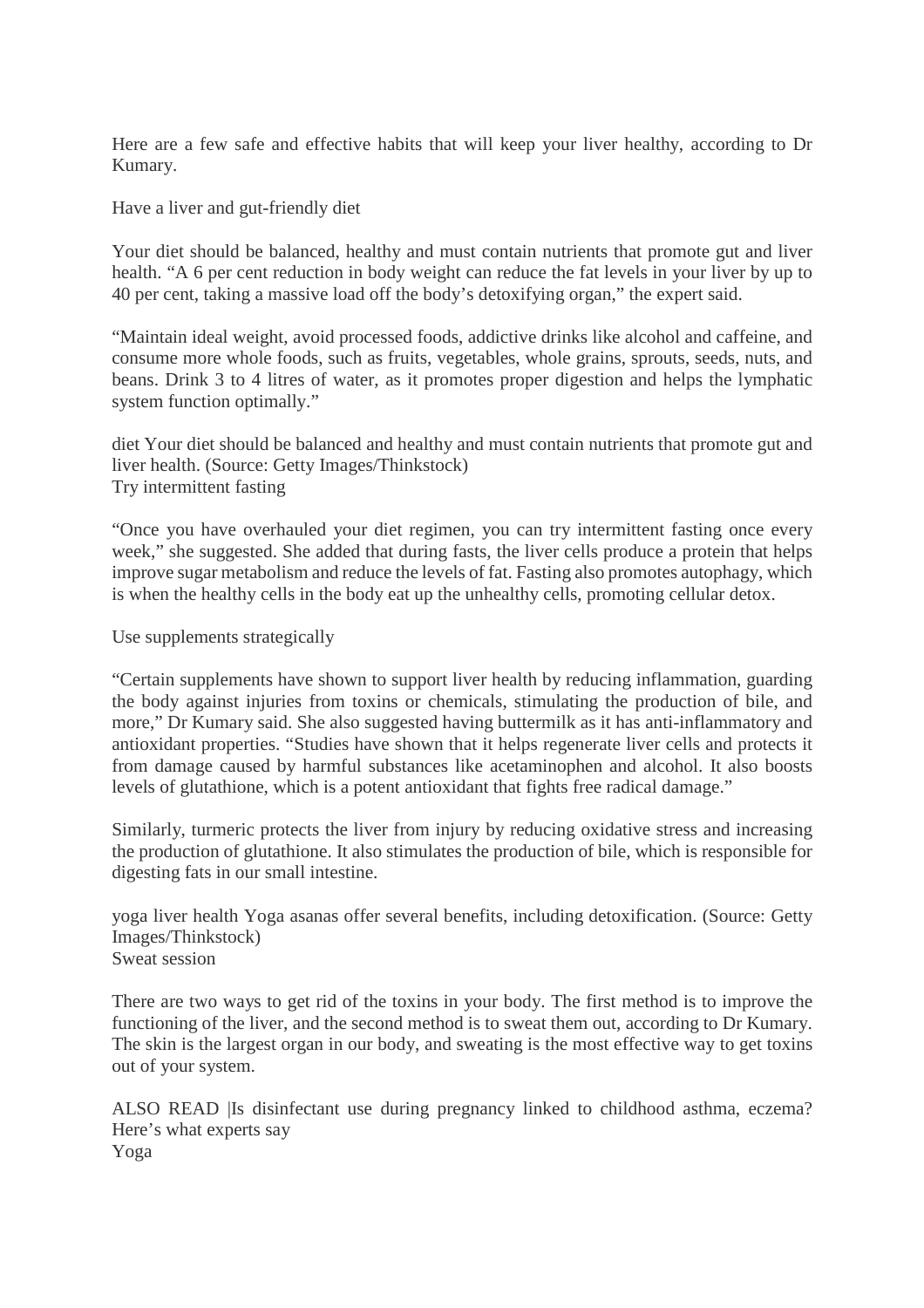Yoga offers several benefits, including detoxification. With twist variations and proper alignment, you can significantly improve digestion and detoxify your liver, which will help remove toxins from your body. She suggested performing Marichyasana as it is "very effective in massaging the internal organs and promoting optimal function".

Additionally, Dr Niranjan asked to take special care if you have Hepatitis B and C by avoiding unnecessary sharing of toothbrushes, razors, needles, and other personal care items. "Follow the prescribed medicines routine and get the vaccination for Hepatitis A and B done," he said.

#### **Heart disease risk and depression**

**Heart disease risk and depression: a new study explores whether the two may be linked**

**When the authors analysed the data by gender, they found that at baseline, women with higher cardiovascular risk were more likely to exhibit symptoms of depression. But this was not the case in men, and not in either men or women at follow up(The Indiann Express:20220420)**

https://indianexpress.com/article/lifestyle/health/heart-disease-risk-depression-new-studylink-7870820/

mental healthGeneral anxiety and depression are the most common reasons patients seek support, but family and relationship issues also dominate therapy conversations. (Representative Image) (Source: Getty Images/Thinkstock)

For generations, people have been fascinated by the links between mind and body. For example, do people really die of a broken heart? Does a healthy mind indicate a healthy body?

Scientists have been studying the associations between mental and physical health for some time. One such association is between depression and heart disease. Research has shown that depression is more common among people with heart disease compared to the general population.

ALSO READ |Research says heart disease risk from saturated fats may depend on what foods they come from

Further, in people who are physically healthy, when followed over many years, those with elevated depressive symptoms are more likely to develop heart disease than those who don't have depression.

We also know that in people with acute heart disease (for example, they've had a heart attack), having depression is associated with increased risk of further heart attacks and death, not only from heart disease, but from any cause.

However, fewer studies have investigated whether these trends exist in reverse that is, whether cardiovascular risk factors are associated with a higher likelihood of developing depression. But now, a new study published in the journal PLOS ONE has sought to explore this.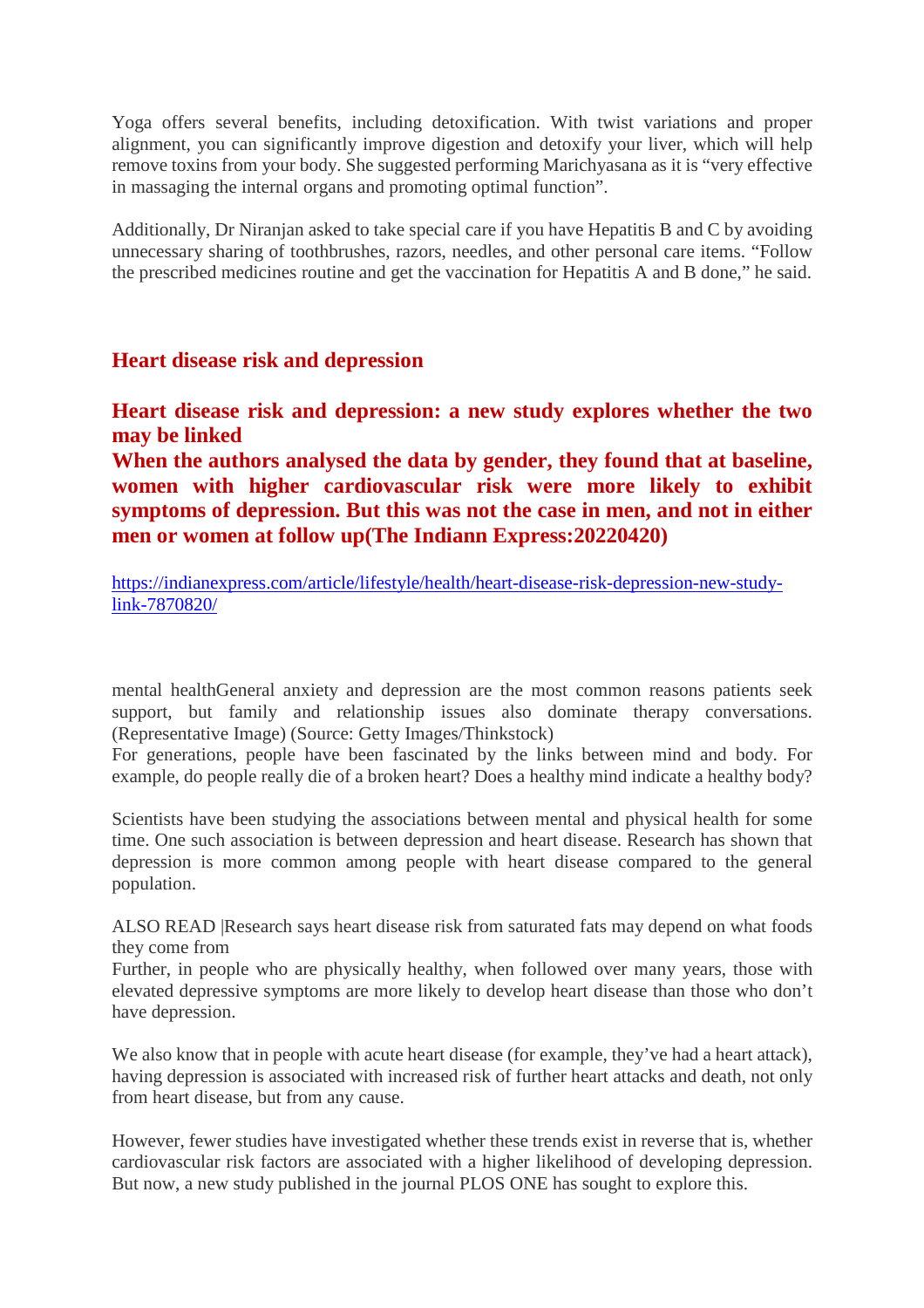#### What the researchers did

Sandra Martn-Pelez from the University of Granada in Spain and her colleagues focused on people with metabolic syndrome to explore the link between cardiovascular risk factors and depression in people aged between 55 and 75.

ALSO READ |Study suggests insomnia increases cardiovascular risk by 16 per cent; here's what to know

Metabolic syndrome is a group of conditions that occur together including high blood pressure, high blood sugar, excess body fat around the waist, and elevated cholesterol and which increase a person's risk of heart disease, stroke, and type 2 diabetes. Some researchers have suggested that metabolic syndrome may play a role in depression, too.

heart attack Smoking is a leading cause of heart attack among young people. (Source: getty images)

The participants in this study were drawn from a broader trial analysing the effects of a Mediterranean diet on people who are overweight or obese, and who have metabolic syndrome. The ongoing randomised trial consists of one group following a calorie-restricted Mediterranean diet and a physical activity programme, and another group following an unrestricted Mediterranean diet without a physical activity programme.

More than 6,500 participants were included in the baseline analysis for the PLOS ONE study, with over 4,500 followed up two years later. The researchers used the well-established Framingham risk score, which was developed by following healthy people over time to determine the major risk factors for heart disease. They categorised people as low-, medium-, or high-risk for having a heart attack or dying from heart disease within ten years.

Participants were asked about their depressive symptoms using questionnaires at baseline (when they began following the diets and physical activity programmes) and then two years later.

Surprisingly, no significant association was found between cardiovascular risk and depression at baseline or follow-up. So, overall, participants with a higher risk of heart disease were not more likely to have or develop depression.

When the authors analysed the data by gender, they found that at baseline, women with higher cardiovascular risk were more likely to exhibit symptoms of depression. But this was not the case in men, and not in either men or women at follow up.

On average, all participants' depression scores reduced at two years. Depression scores dropped more for those who had low cardiovascular risk, and for those in the intervention group (participants who were following the restricted diet and the physical activity programme).

stress Learn to manage your stress. (Photo: Getty Images/Thinkstock)

It's difficult to clearly interpret the findings of this study. The data has been analysed in several different ways, and there are some mixed results. For example, the authors analysed the data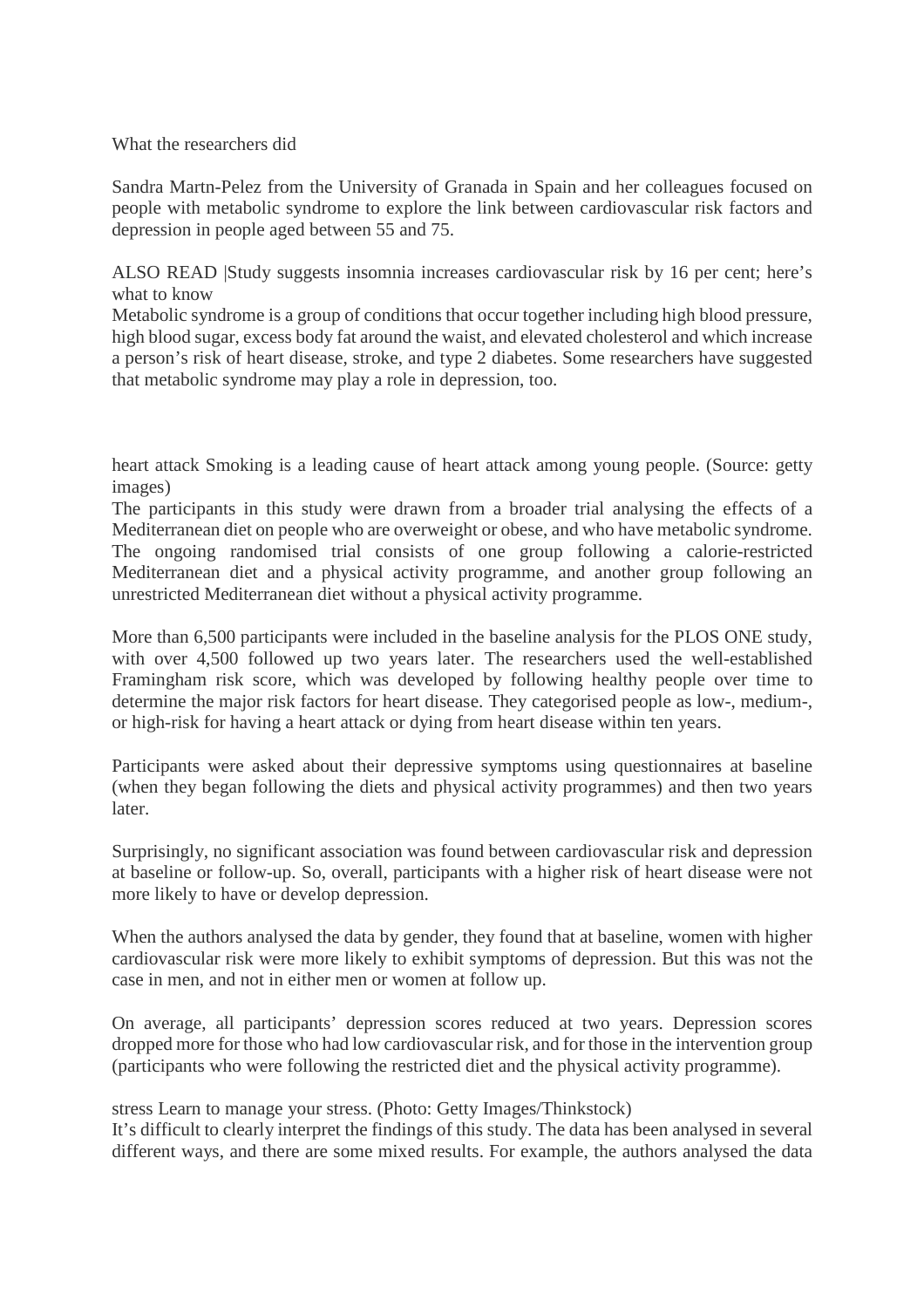by different metabolic syndrome factors, finding that diabetes and certain cholesterol levels resulted in lower depression scores at follow-up.

ALSO READ |Extreme climatic events may cause anxiety, depression: IPCC report But we do know from other research that women with heart disease have higher levels of depression than men with heart disease. It's also well-established that in the general population, women experience higher rates of depression than men. So the finding that there may be a link between heart disease risk and depression in women seems to align with these trends.

Why are depression and heart disease linked?

Although we can't conclude from this study that heart disease risk is associated with a higher risk of developing depression, it does add to an already strong body of evidence suggesting heart disease and depression are linked.

A number of factors, behavioural and biological, may explain this relationship. Some of the biological factors common to both depression and heart disease risk include:

increased inflammation

endothelial dysfunction (constriction of blood vessels in the heart)

altered autonomic nervous system activity (the autonomic nervous system controls muscles, including the heart)

blood platelet dysfunction (where blood platelets are more likely to stick together and form clots).

Also, we know that healthy lifestyle factors, such as doing physical activity, not smoking and maintaining a healthy diet, are protective against both heart disease and depression. The opposite is also true unhealthy lifestyle factors are associated with increased risk of heart disease and depression.

ALSO READ |Economists comparing current crisis with Great Depression: What was it? Unfortunately, people with depression find it more difficult to change these sorts of habits, for example, to quit smoking. So probably the most interesting finding of this study is that depression scores were reduced in the group who were encouraged and supported to adopt a healthier lifestyle, including a more restrictive diet and increased physical activity.

While there's good evidence to suggest that exercise is a very effective treatment for depression in people with heart disease, the role of diet as an intervention for depression is less clear. This study provides a promising impetus for more investigation of diet and lifestyle as potential depression treatments in those with and at risk of heart disease.